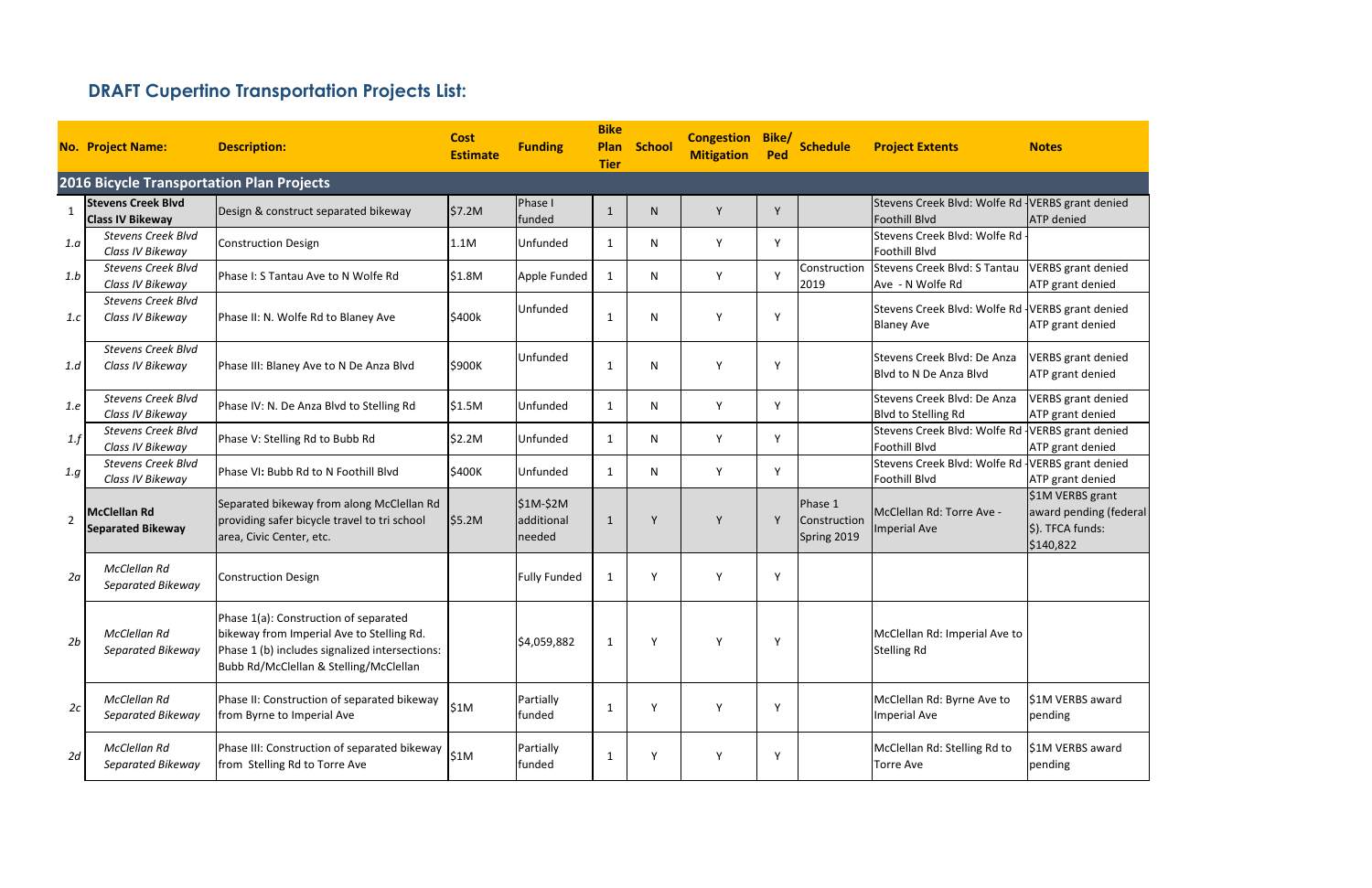|     | <b>No. Project Name:</b>                                    | <b>Description:</b>                                                                                                 | <b>Cost</b><br><b>Estimate</b> | <b>Funding</b>           | <b>Bike</b><br>Plan<br><b>Tier</b> | <b>School</b> | <b>Congestion</b><br><b>Mitigation</b> | Bike/<br>Ped | <b>Schedule</b>         | <b>Project Extents</b>                                                              | <b>Notes</b>                                                        |
|-----|-------------------------------------------------------------|---------------------------------------------------------------------------------------------------------------------|--------------------------------|--------------------------|------------------------------------|---------------|----------------------------------------|--------------|-------------------------|-------------------------------------------------------------------------------------|---------------------------------------------------------------------|
| 3   | <b>Bicycle Blvd</b>                                         | Class III bike boulevards: Traffic calming &<br>bicycle wayfind project.                                            | \$100K                         | Partially<br>funded      | 1                                  |               | Υ                                      | Υ            |                         | Linda Vista - Hyanisport Dr                                                         | funds available for any<br>bike blvd project.                       |
| 4   | <b>Historic De Anza Trail</b>                               | Feasibility Study: 5 mile bike-ped trail along<br>UPRR corridor from Saratoga to Rancho San<br>Antonio Open Space   | \$259k                         | Funded                   | 1                                  |               | Y                                      | Y            |                         | <b>Synder Hammand House</b><br>(Rancho San Antonio) to City<br>of Saratoga boundary | Study underway                                                      |
| 4а  | Historic De Anza Trail Construction Design                  |                                                                                                                     | \$1.5M                         | Ununded                  | 1                                  | Y             | y                                      | <b>V</b>     |                         |                                                                                     |                                                                     |
| 4b  | Historic De Anza Trail Construction                         |                                                                                                                     | \$10M                          | Unfunded                 | $\mathbf{1}$                       | Y             | Y                                      | Υ            |                         |                                                                                     |                                                                     |
| 5   | <b>Bicycle Blvd</b>                                         | Class III bike boulevards: Traffic calming &<br>bicycle wayfind project.                                            | \$100k                         | Partially<br>funded      | 1                                  |               | Υ                                      | Υ            |                         | Portal Ave/Merritt Dr to<br>Portal Ave/Wintergreen                                  |                                                                     |
| 6   | <b>Carmen Rd Ped/Bike</b><br><b>Bridge</b>                  | Prepare study on bike-ped bridge over<br>Stevens Creek Blvd at Carmen Rd.                                           | <b>TBD</b>                     | Funded                   | $\overline{2}$                     |               | Y                                      | $\vee$       | Study<br>underway       | Study underway                                                                      | Survey open until<br>1/28/19                                        |
| 6а  | Carmen Rd Ped/Bike<br><b>Bridge</b>                         | <b>Construction Design</b>                                                                                          | \$525K                         |                          | $\overline{2}$                     |               |                                        |              |                         |                                                                                     |                                                                     |
| 6b  | Carmen Rd Ped/Bike<br><b>Bridge</b>                         | Construction of bike-ped bridge over Stevens<br>Creek Blvd at Carmen Rd                                             | \$3.5M                         | <b>Study Funded</b>      | $\overline{2}$                     | Y             | y                                      | Y            | Study<br>underway       | Study underway                                                                      |                                                                     |
|     | Junipero Serra Trail                                        | Feasibility Study: Off-street trail parallel to<br>creek channel, Calabazas Creek, connecting<br>to Mary Ave bridge | $$7.1M -$<br>\$52M             | <b>Study Funded</b>      | 1                                  | $\vee$        | Y                                      | Y            |                         |                                                                                     | Wide range in cost<br>estimate from range of<br>options for x-ings. |
| 7a  | Junipero Serra Trail                                        | <b>Construction Design</b>                                                                                          | \$1.8M                         | Design<br>Unfunded       | 1                                  | Υ             | Υ                                      | Υ            |                         |                                                                                     |                                                                     |
| 7b  | Junipero Serra Trail                                        | Construction phase                                                                                                  |                                | Construction<br>unfunded | 1                                  |               | Y                                      | Υ            |                         |                                                                                     |                                                                     |
| 8   | <b>Regnart Creek Trail</b><br>Construction                  | Construction of Regnart Creek Trail                                                                                 | \$2M                           | Construction<br>unfunded | $\overline{2}$                     | $\checkmark$  | Y                                      | Y            | In design               | Regnart Creek Channel:<br>Pacifica Dr to E Estate Dr.                               |                                                                     |
| 9   | <b>Bubb Road Project</b>                                    | Planning/Design: Class IV bike lanes,<br>sidewalks, pedestrian refuges, enhanced<br>striping etc.                   | Unfunded                       | \$136,590                | 3                                  |               | Υ                                      | $\mathsf{v}$ | Dependent<br>on funding | Bubb Rd between McClellan<br>Rd and Stevens Creek Blvd                              |                                                                     |
| 9а  | <b>Bubb Road Project</b>                                    | <b>Construction &amp; Contingency</b>                                                                               | Unfunded                       | \$1,843,965              | 3                                  | Y             | Y                                      | $\vee$       | Same as<br>above        | Same as above                                                                       |                                                                     |
| 10  | <b>Stevens Creek Trail &amp;</b><br><b>Bridge over UPRR</b> | Bike-ped bridge study over UPRR railroad to<br>access Rancho San Antonio Open Space                                 | \$300k                         | Unfunded                 | 3                                  | N             | N                                      | Y            |                         | Union Pacific Railroad -<br>Rancho San Antonio entrance                             |                                                                     |
| 11  | Linda Vista Trail                                           | Feasibility Study: 1/3 mile ped-bike trail<br>along eastern edge of Deep Cliff Golf                                 | \$100k                         | Unfunded                 | $\mathbf{3}$                       | N             | $\mathsf{N}$                           | Y            |                         |                                                                                     | 1-year shot clock land<br>transfer MOU                              |
| 11a | Linda Vista Trail                                           | <b>Construction Design</b>                                                                                          | \$300k                         | Unfunded                 | $\mathbf{3}$                       | N             | N                                      | Υ            |                         |                                                                                     |                                                                     |
| 11b | Linda Vista Trail                                           | Construction                                                                                                        | \$2M                           |                          | $\mathbf{3}$                       | N             | $\mathsf{N}$                           | Y            |                         |                                                                                     |                                                                     |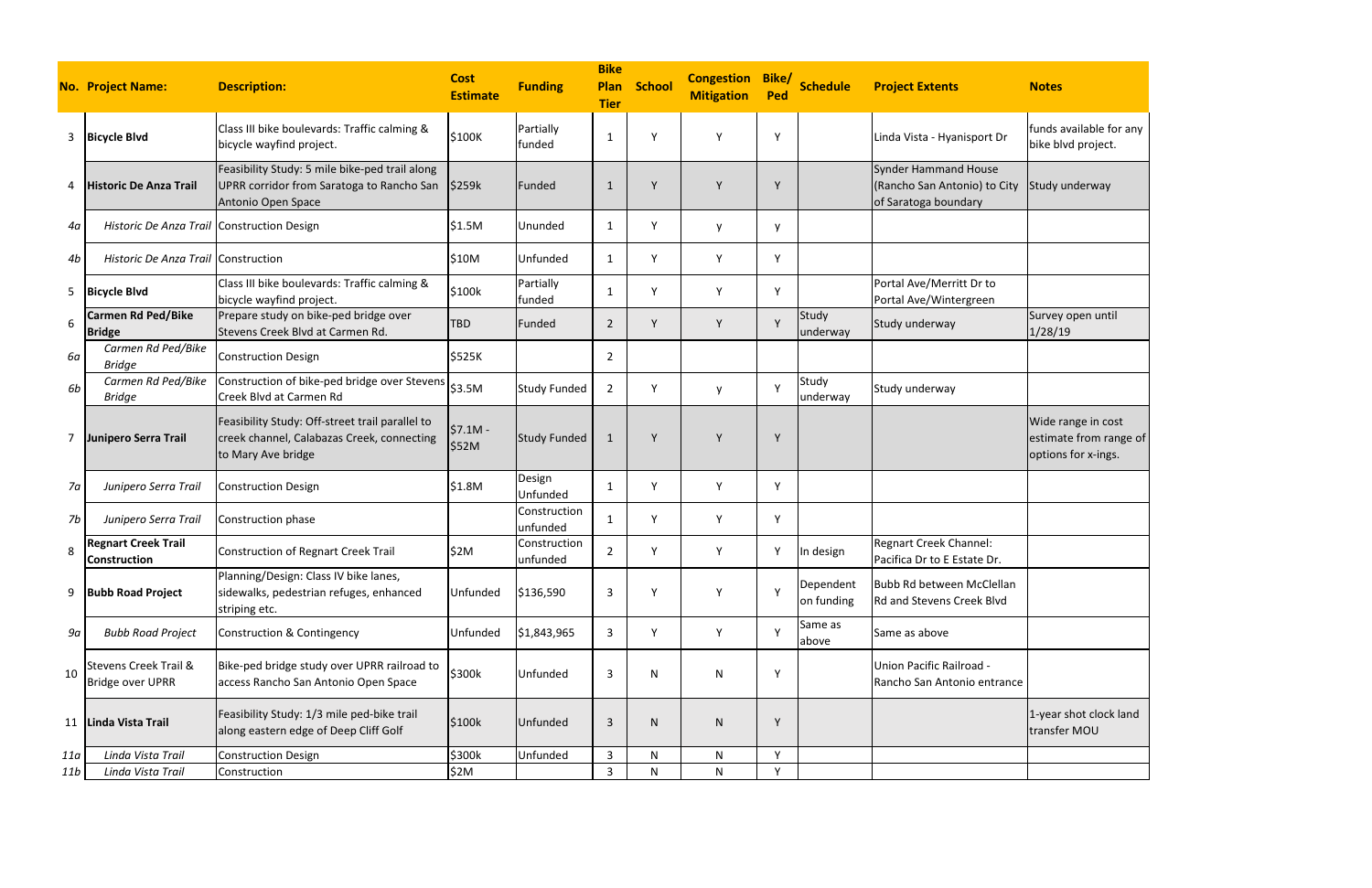|    | <b>No. Project Name:</b>             | <b>Description:</b>                                                                                     | <b>Cost</b><br><b>Estimate</b> | <b>Funding</b>    | <b>Bike</b><br><b>Tier</b> | <b>Plan School</b> | <b>Congestion Bike/</b><br><b>Mitigation</b> | Ped | <b>Schedule</b> | <b>Project Extents</b>                                                                                  | <b>Notes</b>                            |
|----|--------------------------------------|---------------------------------------------------------------------------------------------------------|--------------------------------|-------------------|----------------------------|--------------------|----------------------------------------------|-----|-----------------|---------------------------------------------------------------------------------------------------------|-----------------------------------------|
|    | <b>Bicycle Wayfinding</b><br>Program | Install wayfinding signage throughout<br>Cupertino                                                      |                                | Study<br>Complete |                            |                    |                                              |     |                 | Various locations Citywide                                                                              | First phase of<br>installation complete |
| 13 | Mary Ave Protected<br>Bikeway*       | New concept: two-way on street<br>bikeway/cycletrack from Stevens Creek to<br>Mary Ave Bike/Ped bridge. | \$165k                         | Unfunded          | <b>NR</b>                  |                    |                                              |     |                 | Mary Ave: Stevens Creek Blvd bike lane in bike/ped<br>to Mary Ave Bike/Ped bridge   plan. Non-measure B | Shown as buffered<br>project.           |

\*Mary Ave Protected Bikeway envisions linking Junipero Serra Trail w/Stevens Creek PBL. Not studied in 2016 Bike Plan. Envisioned w/plastic bollards and replaced

*Bike Plan Approximate Total \$60,349,000* 

w/permanent features in the future.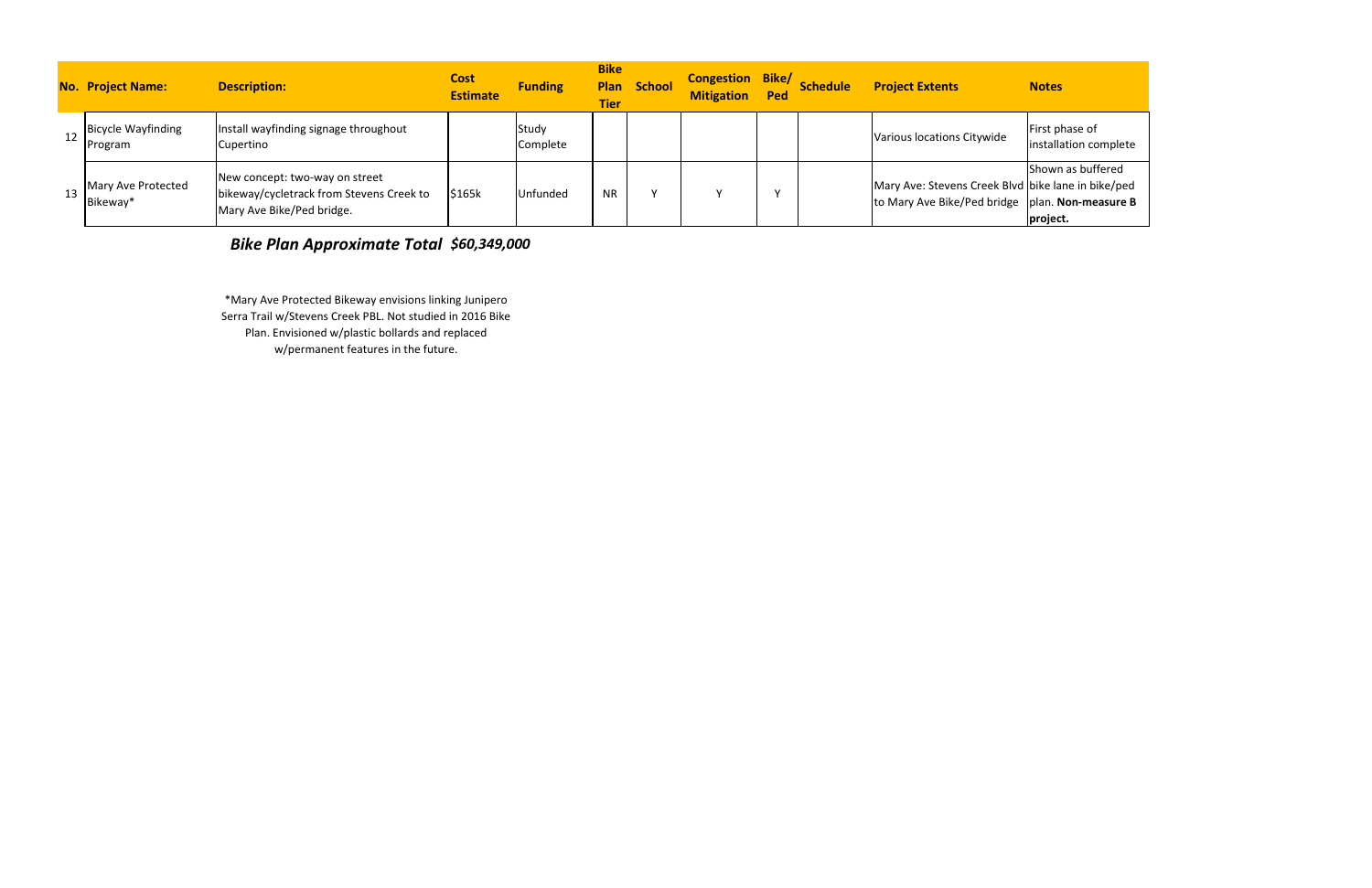|   | <b>No. Project Name:</b>                  | <b>Description:</b>                                                                                                              | <b>Budgeted</b><br><b>Amount</b>             | <b>Cost Estimate School</b> |   | <b>Congestion</b><br><b>Mitigation</b> | Bike/<br>Ped | <b>Schedule</b> | <b>Project Extents</b>                                                        | <b>Notes</b> |
|---|-------------------------------------------|----------------------------------------------------------------------------------------------------------------------------------|----------------------------------------------|-----------------------------|---|----------------------------------------|--------------|-----------------|-------------------------------------------------------------------------------|--------------|
|   | <b>Walk/ADA Projects</b>                  |                                                                                                                                  |                                              |                             |   |                                        |              |                 |                                                                               |              |
|   | Sidewalk Improvements -<br>Orange & Byrne | Acquire right-of-way as needed,<br>design, and construct new sidewalks.                                                          | \$3,888,000                                  | \$3,888,000                 | N | N                                      | v            |                 | Byrne Ave: McClellan Rd -<br>Granada Ave                                      |              |
|   | <b>ADA Improvements</b>                   | Ongoing program, funded anually, to<br>improve accessibility at all public<br>facilities throughout City.                        | \$620,000                                    | \$620,000                   |   | N                                      | Y            | Continual       |                                                                               |              |
| 3 | Improvements -<br>Construction (New)      | Blackberry Farm Entrance Rd Construct new entrance road to<br>Blackberry Farm to provide better<br>access with ADA improvements. | Unfunded w/no Unfunded w/no<br>cost estimate | cost estimate               |   |                                        | γ            |                 | <b>Black Berry Farms</b><br>entrance, Bryne Ave -<br><b>Black Berry Farms</b> |              |
| 4 | McClellan Rd Sidewalk<br>Improvements     | Design & construct sidewalk<br>improvements.                                                                                     | \$2,035,000                                  | \$2,035,000                 | N | N                                      | Y            | In Phase II     | McClellan Rd: Orange<br>Ave -San Leandro Ave                                  |              |
|   | McClellan Rd Sidewalk<br>Installation     | Design & construct approximately 650<br>LF of sidewalk on the north side of<br>McClellan between 85 and Rose<br>Blossom.         | \$430,000                                    | \$430,000                   | N | N                                      | γ            |                 | McClellan Rd: Rose<br>Blossom Dr. - Hwy 85<br>Overcrossing                    |              |

# **DRAFT Cupertino Transportation Projects List:**

*\$6,973,000 Walk/ADA Projects Total:*

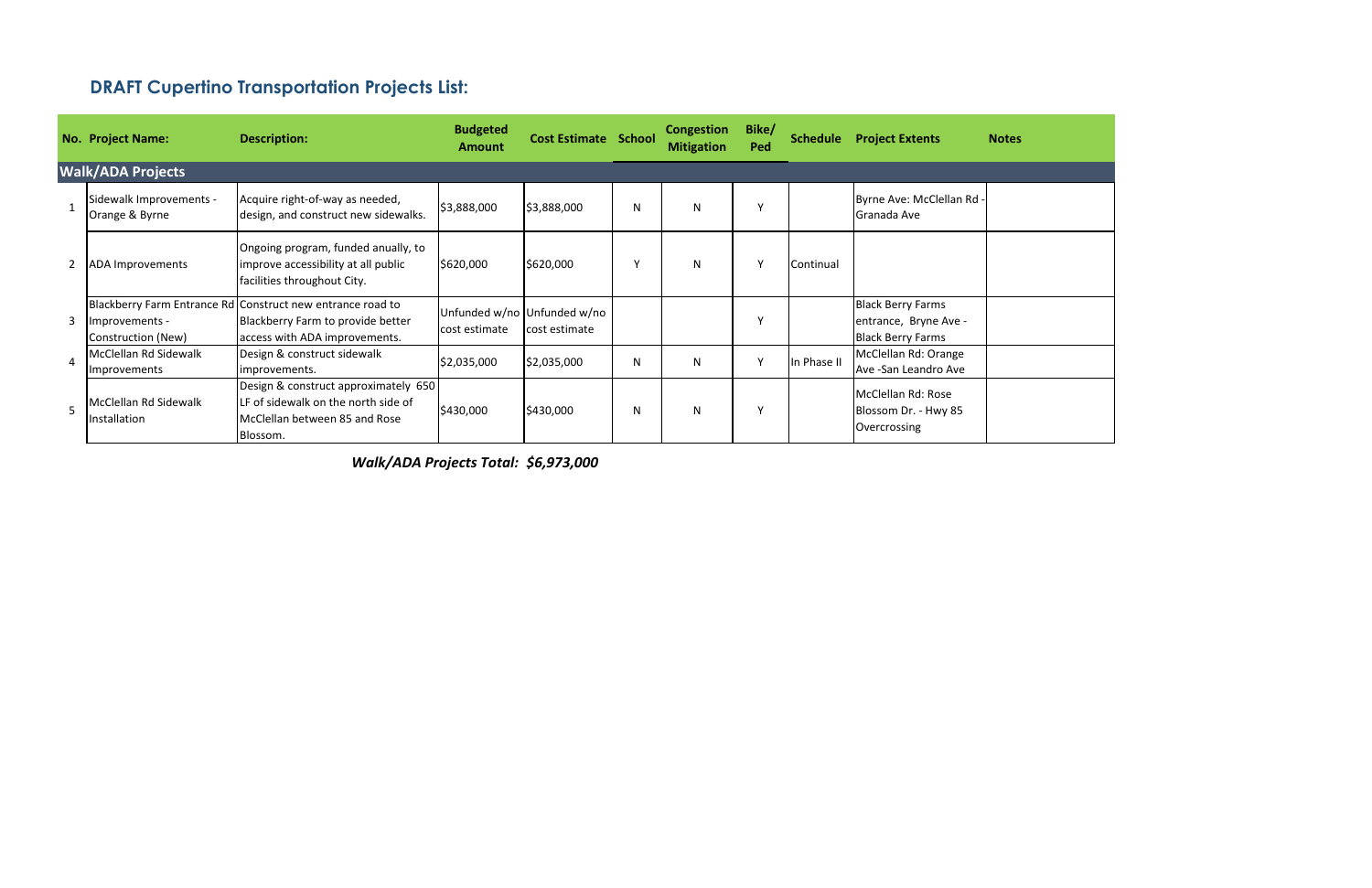| No.                    | <b>Project Name:</b>                                                                                        | <b>Description:</b>                                                                                                                                                             | <b>Budgeted</b><br><b>Amount</b> | <b>Cost</b><br><b>Estimate</b>                                                     | <b>School</b> | <b>Congestion</b><br><b>Mitigation</b> | Bike/<br>Ped | <b>Schedule</b>    | <b>Project Extents</b>                                         | <b>Notes</b>                                                |
|------------------------|-------------------------------------------------------------------------------------------------------------|---------------------------------------------------------------------------------------------------------------------------------------------------------------------------------|----------------------------------|------------------------------------------------------------------------------------|---------------|----------------------------------------|--------------|--------------------|----------------------------------------------------------------|-------------------------------------------------------------|
|                        | <b>Other Projects Indentified</b>                                                                           |                                                                                                                                                                                 |                                  |                                                                                    |               |                                        |              |                    |                                                                |                                                             |
| $\mathbf{1}$           | Community Shuttle/<br>Micro-Transit Pilot                                                                   | Community Shuttle: connect<br>local destinations and Sunnyvale<br>Caltrain, either fixed-route or on-<br>demand service                                                         | \$0                              | \$1.5M                                                                             | Maybe         | Y                                      | N            | 18 month<br>pilot  | Citywide                                                       | 18 month pilot<br>project. Non-<br><b>Measure B Project</b> |
| 2                      | Stevens Creek Blvd/<br>Bandley Dr.<br><b>Traffic Signal Upgrades</b>                                        | Design & construct upgrades to<br>traffic signal at Bandley Dr. &<br>Stevens Creek Blvd. Includes new \$150k<br>coduit, wiring, traffic signal boxes<br>& two new signal heads. |                                  | Design<br>plans: \$15k                                                             | Y             | Y                                      | $\mathsf{v}$ | Design<br>underway | Project Underway                                               | <b>Non-Measure B</b><br>Project                             |
| 3                      | Street Median Irrigation &<br>Plant Replacement<br>(De Anza Phase 1)                                        | Design and construct<br>replacement irrigation and<br>plantings of street medians.                                                                                              | Funded                           |                                                                                    | N             | N                                      | N            |                    |                                                                | <b>Non-Measure B</b><br>Project                             |
| $\boldsymbol{\Lambda}$ | De Anza Median Island<br>Landscaping Phase II                                                               | Design and construct<br>replacement arbor, irrigation and<br>plantings in street medians.                                                                                       | Design<br>funded                 | \$1,546,500                                                                        | N             | N                                      | N            |                    | Phase II covers De<br>Anza between I-280<br>l& Mariani Avenue. | <b>Non-Measure B</b><br>Project                             |
| 5                      | De Anza Blvd/McClellan<br>Pacifica Signal Modification<br>(McClellan Separated Bikeway<br>Project Phase IV) | Traffic Signal Upgrades                                                                                                                                                         | \$158,809                        | \$160k in<br>matching<br>grant, other<br>funds may<br>be required<br>at later date | Y             | Y                                      | Y            |                    | De Anza Blyd &<br>Pacifica Dr<br>Intersection.                 | <b>Non-Measure B</b><br>Project                             |

*Other Projects Total: \$3,221,500*

| ot     |
|--------|
| roject |
| e B    |
| e B    |
| e B    |
| e B    |

# **DRAFT Cupertino Transportation Projects List:**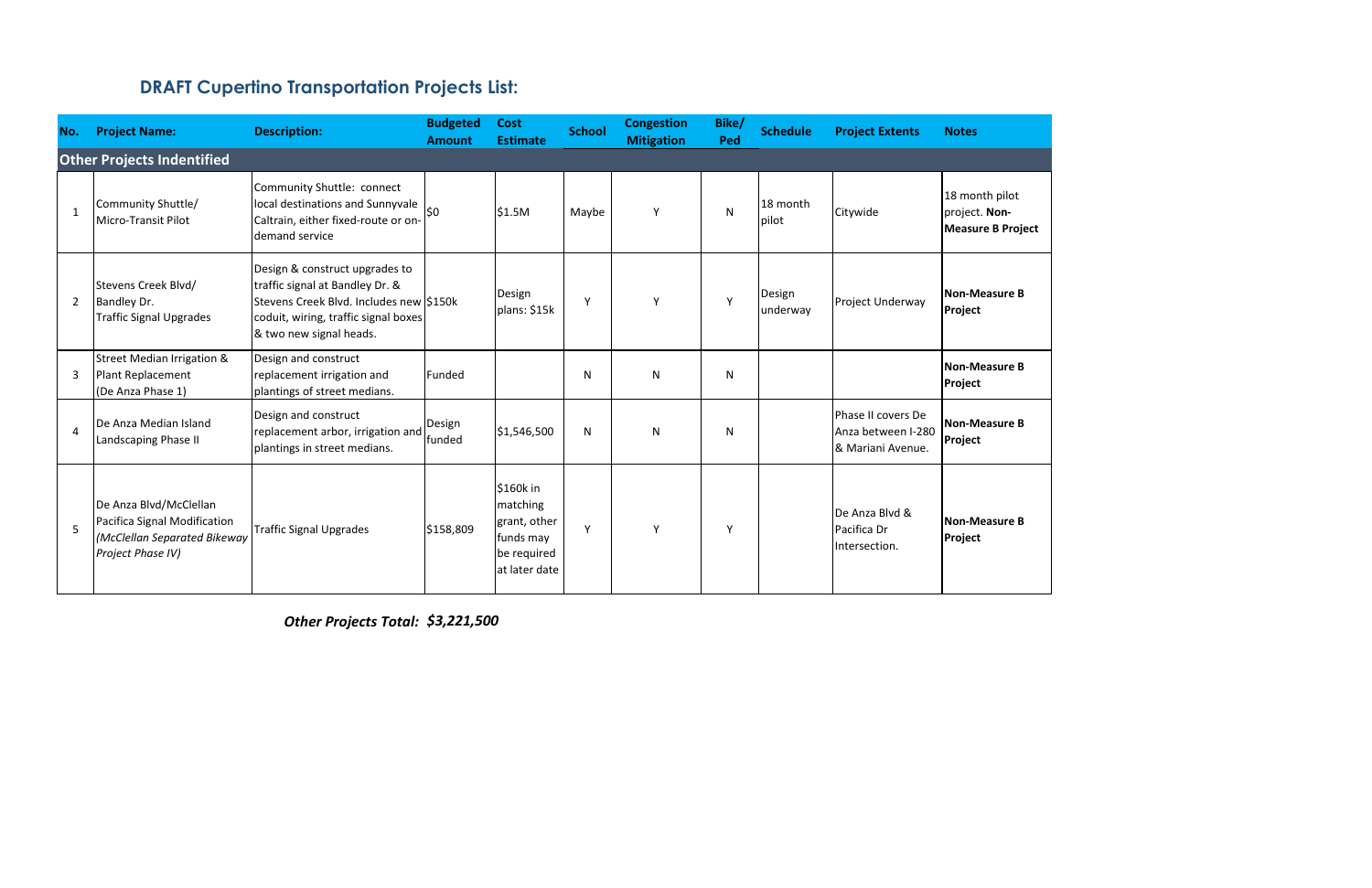Safety improvements @ Lincoln Elementary & Monta Vista High School, new striping, rectangular rapid-flashing beacon, sidewalk widening, & hi-visibility crosswalks.

|                | <b>No. Recommendation:</b>                                                                                                                | <u>Item</u>                                                                                            |           |                | <b>Unit</b><br><b>Cost</b> | <b>Total</b> | <b>Project Extents</b>                   | <b>Notes</b> |
|----------------|-------------------------------------------------------------------------------------------------------------------------------------------|--------------------------------------------------------------------------------------------------------|-----------|----------------|----------------------------|--------------|------------------------------------------|--------------|
|                | <b>School Walk Audit Recommendations</b>                                                                                                  |                                                                                                        |           |                |                            |              |                                          |              |
| $\mathbf{1}$   | Abraham Lincoln Elementary/Monta Vista High School                                                                                        |                                                                                                        |           |                |                            | <b>Total</b> | 21710 McClellan Rd                       |              |
| 1a             | Bryne Ave @ McClellan Road: Add advance yield lines. Construct<br>curb ramp and sidewalk in NW corner. Study sight lines and              | <b>Yield Marking (Sharks Tooth)</b>                                                                    | LF        | 43             | \$15                       | \$645        |                                          |              |
|                | consider additional advance warning stencils if crosswalk is                                                                              | Remove Stripe/Legend                                                                                   | LF        | 18             | \$25                       | \$450        |                                          |              |
|                | McClellan Road at Orange Ave: Add advance yield lines (may                                                                                | <b>Yield Marking (Sharks Tooth)</b>                                                                    | LF        | 43             | \$15                       | \$645        | Byrne Avenue at<br>McClellan Road        |              |
|                | 1b require re-striping of KEEP CLEAR stencil). Review signal length<br>and consider retiming or replacing with RRFB.                      | Keep Clear Legend                                                                                      | EA        | $\overline{2}$ | \$900                      | \$1,800      |                                          |              |
|                |                                                                                                                                           | Remove Stripe/Legend                                                                                   | LF        | 18             | \$25                       | \$450        |                                          |              |
| 1 <sub>c</sub> | Lincoln Elementary Uncontrolled Crosswalk: Review signal length Assume replacing beacons<br>and consider retiming or replacing with RRFB. | Replace Beacon with RRFB.<br>with RRFB. Estimate from<br>linstalled Carmanah Unit.                     | LF        | 1              | \$7,000                    |              | McClellan Road at<br>Orange Avenue       |              |
|                |                                                                                                                                           | 24" High Visibility Stripe                                                                             | LF        | 80             | \$6                        | \$480        |                                          |              |
| 1 <sub>d</sub> | McClellan Road at Imperial Avenue: Implement high-viz crosswalk<br>in the eastern leg of the intersection with Assembly B & D signage.    | <b>Yield Marking (Sharks Tooth)</b>                                                                    | LF        | 30             | \$15                       | \$450        |                                          |              |
|                |                                                                                                                                           | Assembly B & D signage.                                                                                | EA        | $\overline{2}$ | \$0                        | \$0          |                                          |              |
|                | Widen sidewalk on west side Fort Baker Drive between Presidio                                                                             | Sidewalk widening (additional<br>width 5'). Assume widening<br>between existing sidewalk<br>and school | <b>SF</b> | 2650           | \$15                       | \$39,750     |                                          |              |
| 1e             | Drive                                                                                                                                     | <b>Retaining Wall</b>                                                                                  | LF        | 530            | \$100                      | \$53,000     |                                          |              |
|                |                                                                                                                                           | <b>Fence Relocation</b>                                                                                | LF        | 530            | \$20                       | \$10,600     |                                          |              |
|                |                                                                                                                                           | 30% mark up (traffic control,<br>mobilization, clearing and<br>grubbing)                               | <b>LS</b> | 1              | \$27,825                   | \$27,825     |                                          |              |
| 1 <sup>f</sup> | Hyannisport Dr at Fort Baker Drive: Reconstruct intersection to<br>close slip lane onto Fort Baker Drive.                                 | Reconstruct intersection to<br>close slip lane                                                         | LS        | 1              | \$75,000                   | \$75,000     | Hyannisport Drive at<br>Fort Baker Drive |              |

*\$211,095*

### **Adduick Summary**

### **DRAFT Cupertino Transportation Projects List:**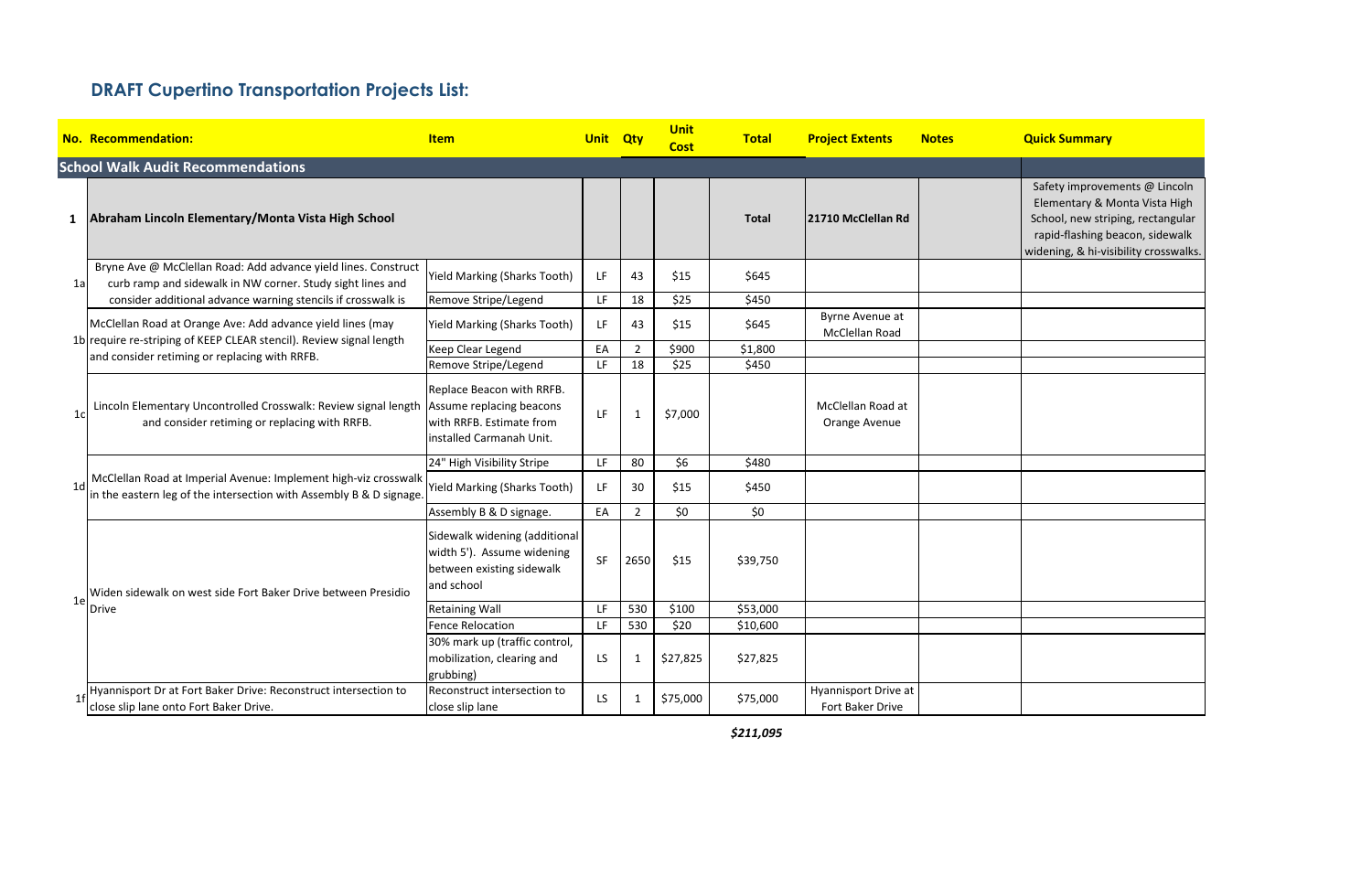*\$56,752*

|                | 2   Sam H. Lawson Middle School                                                                                                                                                              |                                         |    |     |          | <b>Total</b> | 10401 Vista Dr. | Safety improvements at Lawson<br>Middle School, including striping<br>changes, new ADA curb ramps, and<br>class III bike route signage. |
|----------------|----------------------------------------------------------------------------------------------------------------------------------------------------------------------------------------------|-----------------------------------------|----|-----|----------|--------------|-----------------|-----------------------------------------------------------------------------------------------------------------------------------------|
|                | Mariani Avenue/Infinite Loop:                                                                                                                                                                | Conduct traffic study                   | EA |     | \$50,000 | \$50,000     |                 |                                                                                                                                         |
|                | 2a -Conduct traffic study along Mariani Avenue/Inifnite Loop<br>-Convert transverse crosswalk to yellow high-visibility crosswalk                                                            | 24" Yellow High-Visibility<br>crosswalk | LF | 125 | \$6      | \$750        |                 |                                                                                                                                         |
| 2 <sub>b</sub> | Merritt Drive/Larry Way/Vista Drive. Install in-street school<br>crossing signs (R1-6) in the crosswalks across Merritt Drive                                                                | R1-6: In Street Crossing Signs          | EA |     | \$350    | \$350        |                 |                                                                                                                                         |
|                | Apple Tree Lane/Vista Drive                                                                                                                                                                  | Keep Clear Ledgend                      | EA |     | \$900    | \$1,800      |                 |                                                                                                                                         |
|                | -Install KEEP CLEAR markings in both northbound and southbound<br>2c directions of the intersection<br>-Install in-street school crossing sign in the crosswalk across Vista<br><b>Drive</b> | 12" Limit Line                          | LF | 84  | \$3      | \$252        |                 |                                                                                                                                         |
| 2d             | Vista Drive                                                                                                                                                                                  | Sharrows                                | EA | 8   | \$450    | \$3,600      |                 |                                                                                                                                         |
|                | -Install Class III Bike Route signage and marking (sharrows)                                                                                                                                 | Share the Road Sign                     | EA |     | \$0      | \$0          |                 |                                                                                                                                         |

|                | <b>3</b> Sedgewick Elementary School                                                                                                                                             |                                          |     |                |         | <b>Total</b> | 19200 Phil Ln. |                                       | Safety improvements at Sedgewick<br>Elementary School, including<br>upgraded ADA curb ramps,<br>sidewalk widening, and crosswalk<br>adjustment. |
|----------------|----------------------------------------------------------------------------------------------------------------------------------------------------------------------------------|------------------------------------------|-----|----------------|---------|--------------|----------------|---------------------------------------|-------------------------------------------------------------------------------------------------------------------------------------------------|
|                |                                                                                                                                                                                  | Curb Ramp                                | EA  | $\overline{3}$ | \$4,000 | \$12,000     |                |                                       |                                                                                                                                                 |
|                | Phil Lane/Finch Ave<br>3a -Shift crosswalk across Phil Lane to make x-walks perpendicular                                                                                        | Remove and relocate stripe<br>crosswalk  | LF. | 75             | \$12    | \$900        |                |                                       |                                                                                                                                                 |
|                | -Install ADA-compliant ramps                                                                                                                                                     | Remove and relocate stop bar             | LF  | 20             | \$6     | \$120        |                |                                       |                                                                                                                                                 |
|                |                                                                                                                                                                                  | Curb Ramp                                | EA  | $\overline{2}$ | \$4,000 | \$8,000      |                | Funded by Bike<br><b>Blvd Project</b> |                                                                                                                                                 |
|                | Tilson Avenue/Tantau Avenue                                                                                                                                                      | 24" High Visibility Stripe               | LF. | 692            | \$6     | \$4,152      |                |                                       |                                                                                                                                                 |
| 3 <sub>b</sub> | - Install ADA-compliant curb ramps on western corners<br>-Install high-visibility crosswalks                                                                                     | Remove Stripe/Legend                     | SF  | 531            | \$25    | \$13,275     |                | Funded by Bike                        |                                                                                                                                                 |
|                |                                                                                                                                                                                  | 12" Limit Line                           | LF. | 113            | \$3     | \$339        |                | <b>Blvd Project</b>                   |                                                                                                                                                 |
|                |                                                                                                                                                                                  | Stop Legend                              | EA  | 4              | \$450   | \$1,800      |                |                                       |                                                                                                                                                 |
|                | Phil Lane Drop-Off<br>-Widen sidewalk on Phil Lane                                                                                                                               | Sidewalk widening by 4ft for<br>$95 - F$ | SF  | 380            | \$15    |              |                |                                       |                                                                                                                                                 |
|                | -Install Loading Zone During School Hours signs on south side of                                                                                                                 | White Curb                               | ₩.  | 25             | \$6     |              |                |                                       |                                                                                                                                                 |
|                | 3c Phil Lane between western drop-off loop driveway and Tantau<br>Avenue<br>-Refresh red curb between driveways<br>-Trim bushes on western side of drop-o loop and bus loop exit | Loading Zone Sign                        | EA  | $\overline{2}$ | \$0     | \$0          |                |                                       |                                                                                                                                                 |
|                | Phil Lane/Tantau Avenue                                                                                                                                                          | Curb Ramp                                | EA  | $\overline{2}$ | \$4,000 | \$8,000      |                |                                       |                                                                                                                                                 |
|                |                                                                                                                                                                                  |                                          |     |                |         |              |                |                                       |                                                                                                                                                 |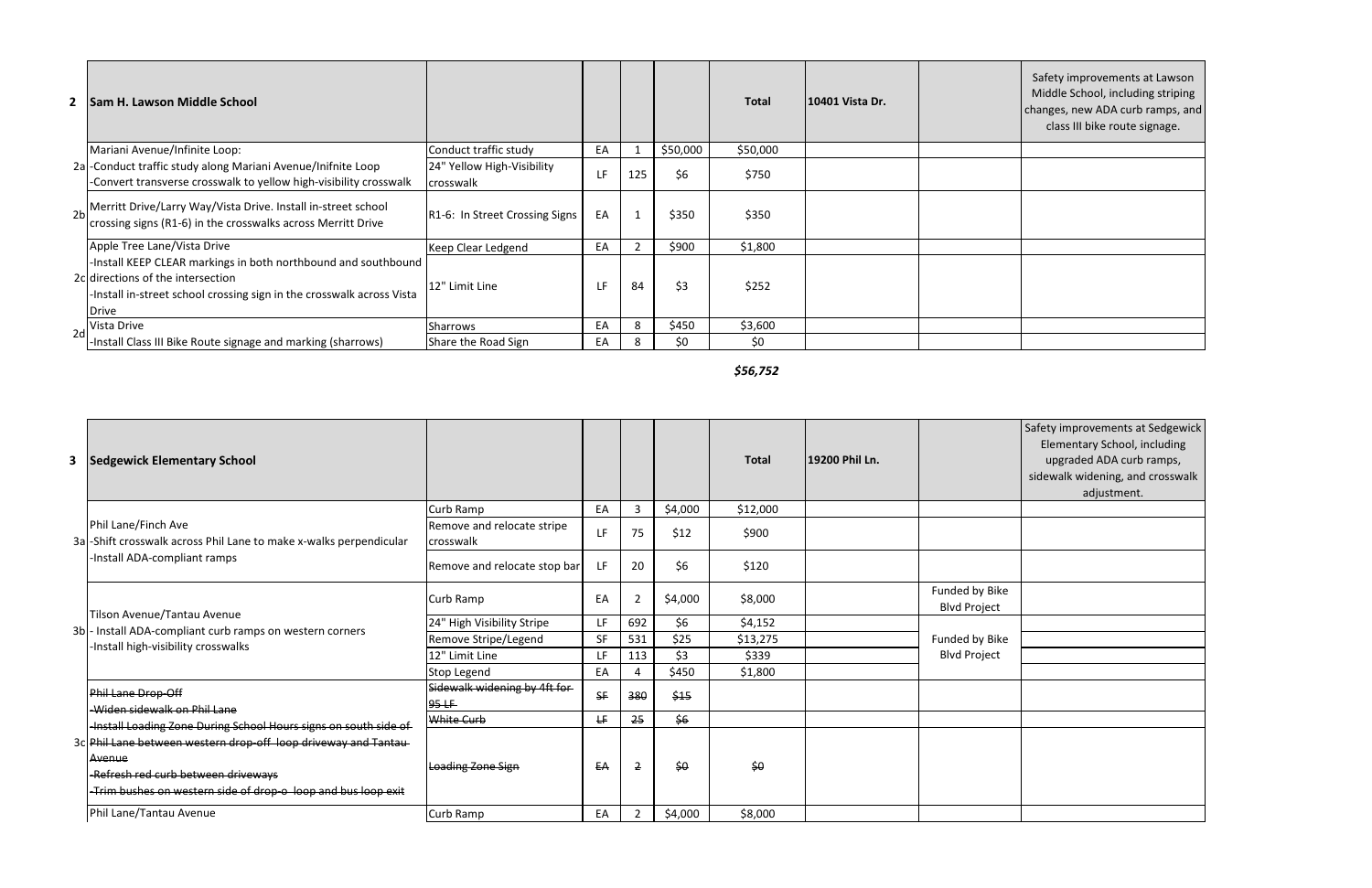*\$108,352*

| 3d - Install ADA-compliant curb ramps<br>Install detectable warning surface at either end of median refuge | Detectable Warning Surface                                                                                   | EA  | $\overline{2}$ | \$500    | \$1,000     |  |  |
|------------------------------------------------------------------------------------------------------------|--------------------------------------------------------------------------------------------------------------|-----|----------------|----------|-------------|--|--|
| Tantau Ave/Barnhart Ave:                                                                                   | Replace Beacon with RRFB.<br>Assume replacing beacons<br>with RRFB. Estimate from<br>installed Carmanah Unit | EA  |                | \$7,000  | \$7,000     |  |  |
| Replace existing beacon with Rectangular Rapid Flashing Beacon   Curb Extentions                           |                                                                                                              | EA  | $\overline{2}$ | \$10,000 | \$20,000.00 |  |  |
| or other LED flashing beacon.<br>3e - Install curb extension at intersection corners                       | Sidewalk widening of 6ft for<br>$100$ ft                                                                     | SF  | 600            | \$15     | \$9,000     |  |  |
| Widen sidewalk on Tantau Avenue to match existing paint on                                                 | <b>Curb and Gutter</b>                                                                                       | LF. | 100            | \$55     | \$5,500     |  |  |
| street<br>Realign high-visibility crosswalk on Barnhart Avenue                                             | 30% mark up (traffic control,<br>mobilization, clearing and<br>grubbing)                                     | LS  | $\mathbf{1}$   | \$12,450 | \$12,450    |  |  |
|                                                                                                            | Remove Stripe/Legend                                                                                         | SF  | 172            | \$25     | \$4,300     |  |  |
|                                                                                                            | 12" Limit Line                                                                                               | LF  | 22             | \$3      | \$66        |  |  |
|                                                                                                            | Stop Legend                                                                                                  | EA  |                | \$450    | \$450       |  |  |
| 3g Potentially re-work parking lot to alleviate on-street traffic.                                         |                                                                                                              |     |                |          |             |  |  |

|    | 4 Hyde Middle School                                                                                                        |                                         |           |                |          | <b>Total</b> | 19325 Bollinger Rd | Safety improvements at Hyde<br>Middle School, including new hi-viz<br>yellow crosswalk and curb<br>extensions w/ADA ramps. |
|----|-----------------------------------------------------------------------------------------------------------------------------|-----------------------------------------|-----------|----------------|----------|--------------|--------------------|----------------------------------------------------------------------------------------------------------------------------|
|    |                                                                                                                             | <b>Stop Warrant Study</b>               | LS        |                | \$2,000  | \$2,000      |                    |                                                                                                                            |
| 4a | Shadygrove Drive/Hyde Avenue<br>-Conduct stop sign warrant analysis for Hyde Avenue approach                                | <b>Stop Sign (and Sign Support)</b>     | EA        |                | \$700    | \$700        |                    |                                                                                                                            |
|    | -Install yellow high-visibility crosswalk on east side of intersection                                                      | Stop Legend                             | EA        |                | \$450    | \$450        |                    |                                                                                                                            |
|    | -Trim vegetation around intersection                                                                                        | 12" Limit Line                          | LF        | 15             | \$3      | \$45         |                    |                                                                                                                            |
|    |                                                                                                                             | Trim Vegetation                         | LS.       |                | \$0      | \$0          |                    |                                                                                                                            |
|    |                                                                                                                             | 24" Yellow High-Visibility<br>crosswalk | LF        | 138            | \$6      | \$828        |                    |                                                                                                                            |
|    | Disney Lane/Miller Avenue<br>-Install yellow high-visibility crosswalk                                                      | Remove Stripe/Legend                    | <b>SF</b> | 126            | \$25     | \$3,150      |                    |                                                                                                                            |
|    |                                                                                                                             | 12" Limit Line                          | LF        | 20             | \$3      | \$60         |                    |                                                                                                                            |
|    |                                                                                                                             | Stop Legend                             | EA        |                | \$450    | \$450        |                    |                                                                                                                            |
|    | Willowgrove Lane/Hyde Avenue<br>4c - Install curb extensions with ADA-compliant curb ramps on both<br>sides of intersection | <b>Curb Extentions</b>                  | EA        | $\overline{2}$ | \$15,000 | \$30,000     |                    |                                                                                                                            |
|    | 4d Bollinger Road/Miller Avenue                                                                                             | 24" Yellow High-Visibility<br>crosswalk | LF.       | 840            | \$6      | \$5,040      |                    |                                                                                                                            |
|    | -Install yellow high-visibility crosswalks on all legs of intersection                                                      | Remove Stripe/Legend                    | <b>SF</b> | 600            | \$25     | \$15,000     |                    |                                                                                                                            |
|    |                                                                                                                             | 12" Limit Line                          | LF        | 160            | \$3      | \$480        |                    |                                                                                                                            |
| 4e | Hyde Avenue/Bollinger Road<br>-Trim vegetation on Bollinger Road                                                            | Trim vegetation                         | LS        |                | \$0      | \$0          |                    |                                                                                                                            |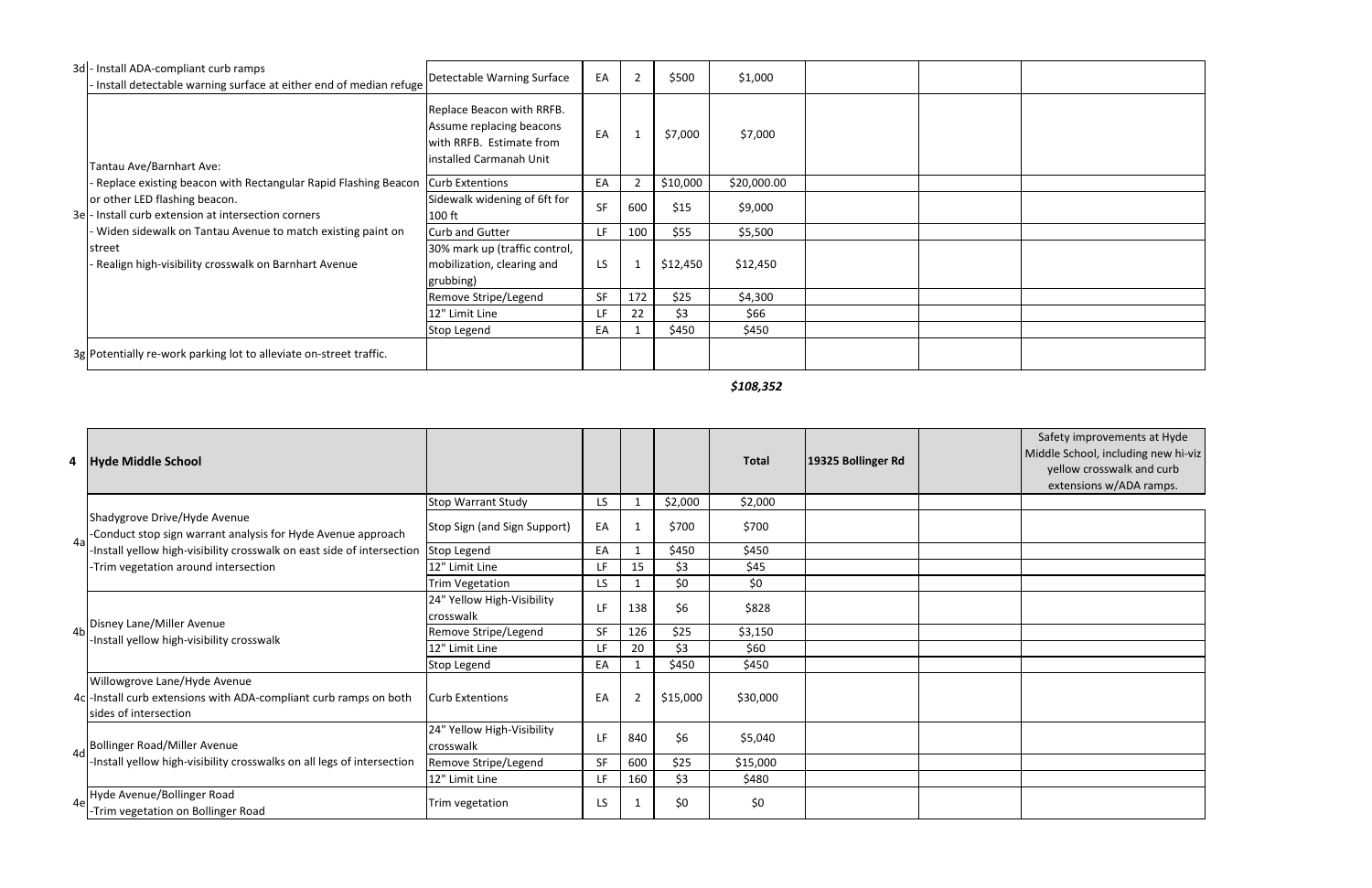| 4f Potentially rework parking lot to alleviate on-street traffic. |  |  | Private<br>: Property | <b>CUSD request</b> |
|-------------------------------------------------------------------|--|--|-----------------------|---------------------|
|                                                                   |  |  |                       |                     |

*\$58,203*

|    | 5 Garden Gate Elementary School                                                                                                                                                                                                                                     |                                                                          |           |                              |                     | <b>Total</b> | 10500 Ann Arbor<br><b>Ave</b> | Safety improvements at Garden<br>Gate Elementary including new<br>ramps, hi-visibility x-walks, and<br>new walkway. |
|----|---------------------------------------------------------------------------------------------------------------------------------------------------------------------------------------------------------------------------------------------------------------------|--------------------------------------------------------------------------|-----------|------------------------------|---------------------|--------------|-------------------------------|---------------------------------------------------------------------------------------------------------------------|
|    | School Drop-Off: Shift, extend, & raise ped walkway through<br>5a parking lot. Install ADA-compliant curb ramps at either end of<br>walkway.                                                                                                                        |                                                                          |           |                              |                     | \$20,000     |                               |                                                                                                                     |
|    | Greenleaf Drive School Frontage: Trim bushes along sidewalk<br>-Unlock school access gate during drop-off/pick-up<br>5b - Consider removing parking on the north side of curve<br>-Long term: Obtain easement from school district and install<br>detached sidewalk | Trim bushes                                                              | <b>LS</b> | $\mathbf 1$                  | \$0                 | 0            |                               |                                                                                                                     |
|    | Flora Vista Avenue/Greenleaf Drive<br>5c Install yellow high-visibility crosswalk across Greenleaf Drive                                                                                                                                                            | 24" yellow high-visibility<br>crosswalk                                  | LF.       | 50                           | \$6                 | \$4,300      |                               |                                                                                                                     |
|    | -Install ADA-compliant curb ramp on southwest corner of<br>Sd Stelling Road/Greenleaf Drive<br>-Study pedestrian signal timing                                                                                                                                      | Curb Ramps<br><b>Signal Timing</b>                                       | EA<br>EA  | $\mathbf{1}$<br>$\mathbf{1}$ | \$4,000<br>\$10,000 |              |                               |                                                                                                                     |
| 5e | Castine Avenue/Greenleaf Drive                                                                                                                                                                                                                                      | Yield Limit (Sharks Tooth)                                               | LF.       | 45                           | \$15                | \$1,175      |                               |                                                                                                                     |
|    | -Conduct crossing guard warrant analysis for southbound Castine                                                                                                                                                                                                     | Remove Stripe/Legend                                                     | LF.       | 20                           | \$25                |              |                               |                                                                                                                     |
|    | Ann Arbor Avenue/Greenleaf Drive<br>5f - Install curb extension and ADA-compliant curb ramp at<br>crosswalks                                                                                                                                                        | <b>Curb Ramps</b>                                                        | EA        | $\mathbf{1}$                 | \$4,000             | \$4,000      |                               |                                                                                                                     |
|    |                                                                                                                                                                                                                                                                     | <b>Yield Warrant Study</b>                                               | LS.       | $\overline{2}$               | \$2,000             |              |                               |                                                                                                                     |
|    |                                                                                                                                                                                                                                                                     | Yield Sign (and Sign Support)                                            | EA        | $\overline{2}$               | \$700               |              |                               |                                                                                                                     |
|    | Ann Arbor Avenue                                                                                                                                                                                                                                                    | Yield Legend                                                             | EA        | $\overline{2}$               | \$450               |              |                               |                                                                                                                     |
|    | -Install yellow high-visibility crosswalks and yield markings across                                                                                                                                                                                                | Yield Limit (Sharks Tooth)                                               | LF.       | 50                           | \$6                 |              |                               |                                                                                                                     |
|    | Grenola                                                                                                                                                                                                                                                             | Sidewalk 5ft wide                                                        | SF        | 2750                         | \$15                |              |                               |                                                                                                                     |
|    | 5g Drive and Hazelbrook Drive                                                                                                                                                                                                                                       | Curb and Gutter                                                          | LF        | 550                          | \$55                | \$107,480    |                               |                                                                                                                     |
|    | -Trim landscaping                                                                                                                                                                                                                                                   | Curb Ramps                                                               | EA        | $\mathbf{1}$                 | \$4,000             |              |                               |                                                                                                                     |
|    | -Conduct yield sign warrant analysis on Hazelbrook Drive<br>-Long term: Close sidewalk gaps                                                                                                                                                                         | 30% mark up (traffic control,<br>mobilization, clearing and<br>grubbing) | LS        | $\mathbf{1}$                 | \$24,630            |              |                               |                                                                                                                     |
|    |                                                                                                                                                                                                                                                                     | 24" Yellow High-Visibility<br>crosswalk                                  | LF.       | 125                          | \$6                 |              |                               |                                                                                                                     |

*\$136,955*

\* Items 6 - 13 below are in random order.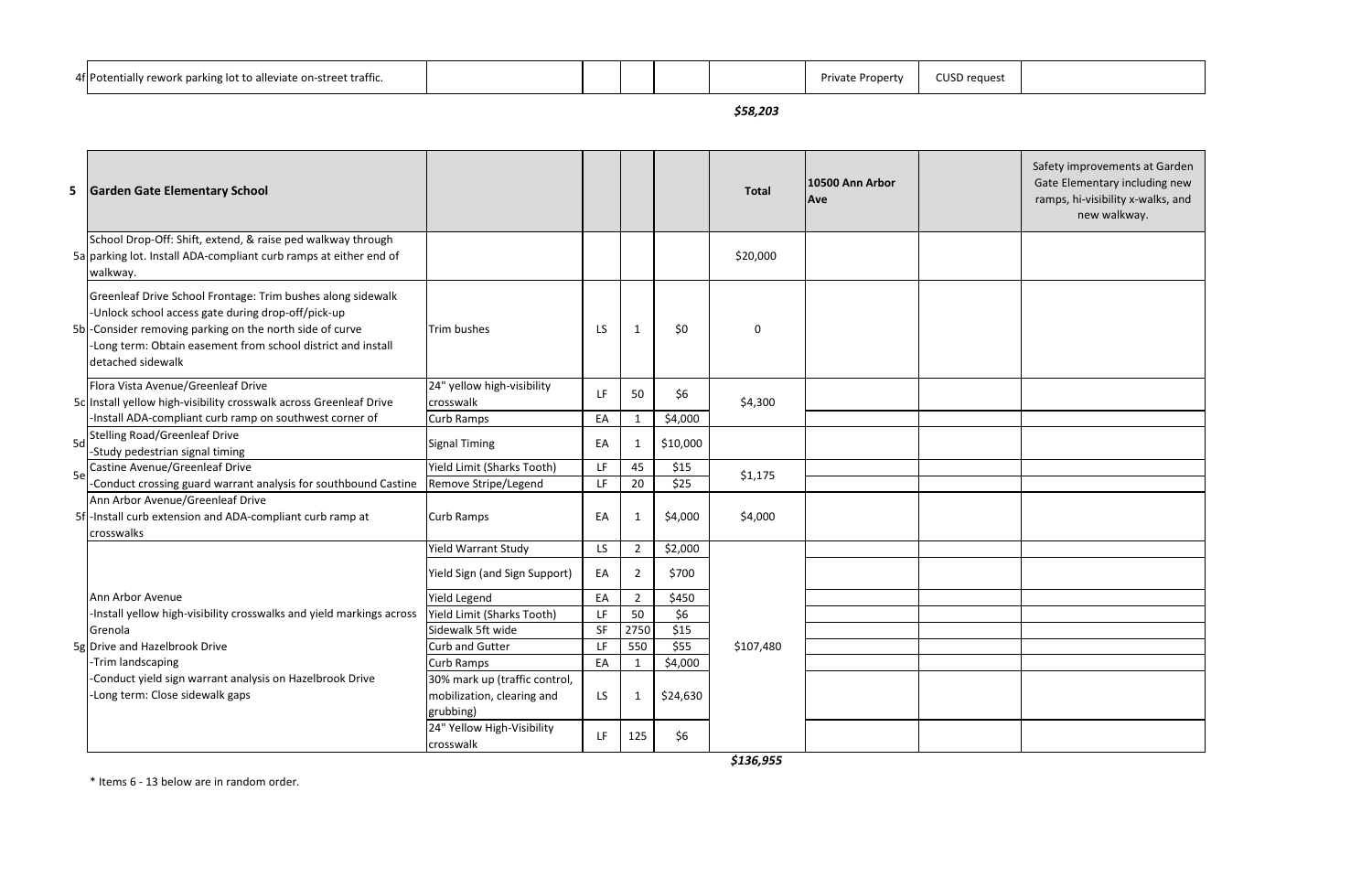| 6  | <b>Homestead High School</b>                                                                                                                                                                              |                                                                          |     |        |          | <i><b>*Total</b></i> | 21370 Homestead<br>Rd                       |                                                              | *Sunnyvale VERBS grant now<br>covers all projects listed for<br>Homestead. Cupertino contribution<br>of approximately \$125,000 |
|----|-----------------------------------------------------------------------------------------------------------------------------------------------------------------------------------------------------------|--------------------------------------------------------------------------|-----|--------|----------|----------------------|---------------------------------------------|--------------------------------------------------------------|---------------------------------------------------------------------------------------------------------------------------------|
| 6a | Install ADA-compliant curb ramps. Tighten turn radii at corners.<br>Install hi-viz x-walk.                                                                                                                | Curb Ramp                                                                |     |        | unknown  |                      | Mackenzie Drive at<br><b>Homestead Road</b> | Apple contribution<br>towards Sunnyvale<br><b>VERB</b> grant | Sunnyvale VERBS grant                                                                                                           |
|    |                                                                                                                                                                                                           | Consultant for all-red<br>pedestrian phase-\$5,000                       | LS. | -1     | \$5,000  |                      |                                             |                                                              | Sunnyvale VERBS grant                                                                                                           |
|    | Install hi-viz x-walks. Reconstruct SW corner to tighten turning                                                                                                                                          | Reconstruct southwestern<br>corner                                       | LS  |        | \$50,000 |                      |                                             |                                                              | Sunnyvale VERBS grant                                                                                                           |
|    | radius. Install new ramp approx. 25 feet west of intersection curb<br>ramp.                                                                                                                               | Curb Ramp<br>bicycle path to connect to                                  | EA  |        | \$4,000  |                      |                                             | Apple contribution                                           | Sunnyvale VERBS grant                                                                                                           |
|    | 6b Add bike path behind bench shelter to connect to Mary Avenue<br>Bridge path.<br>Reduce vehicle lane widths to 11' to convert existing bike lanes to                                                    | Mary Avenue Bridge path.<br>Assume (6ft wideby 100ft<br>long)            | SF  | 600    | \$15     | \$101,400            | Mary Ave at<br>Homestead Rd.                | towards Sunnyvale<br><b>VERB</b> grant                       | Sunnyvale VERBS grant                                                                                                           |
|    | buffered bike lane. Add flexible delineators in buffer space.                                                                                                                                             | Restriping and delineator<br>installation \$10K                          | LS. | -1     | \$10,000 |                      |                                             |                                                              | Sunnyvale VERBS grant                                                                                                           |
|    |                                                                                                                                                                                                           | 30% mark up (traffic control,<br>mobilization, clearing and<br>grubbing) | LS. |        | \$23,400 |                      |                                             |                                                              | Sunnyvale VERBS grant                                                                                                           |
| 6c | Install high-viz x-walks at x-ings crossings. Study signal mod for bi-<br>directional travel in driveway.                                                                                                 |                                                                          |     |        | unknown  |                      | Kennewick Dr@<br><b>Homestead Road</b>      | Apple contribution<br>towards Sunnyvale<br><b>VERB</b> grant | Sunnyvale VERBS grant                                                                                                           |
|    | Extend double-yellow in center turn-lane & install flexible<br>6d delineators to prevent left turns from Horseshoe onto Homestead<br>Rd. Study signal mod to allow for bi-directional travel in driveway. |                                                                          |     |        | unknown  |                      | Horseshoe                                   | Apple contribution<br>towards Sunnyvale<br><b>VERB</b> grant | Sunnyvale VERBS grant                                                                                                           |
|    | Make western driveway right-in, right out. Add exible delineators<br>6e on Homestead Rd to<br>block vehicles from turning left out of parking lot.                                                        |                                                                          |     |        | unknown  |                      | Student parking lot                         | Apple contribution<br>towards Sunnyvale<br><b>VERB</b> grant | Sunnyvale VERBS grant                                                                                                           |
|    | 6f Pave informal path to allow for safer bicycle access.                                                                                                                                                  | bicycle path. Assume (6ft<br>wide by 15ft long)                          | SF  | 150    | \$15     | \$2,250              | South Mary Avenue<br>parking lot access     | Apple contribution<br>towards Sunnyvale<br><b>VERB</b> grant | Sunnyvale VERBS grant                                                                                                           |
|    |                                                                                                                                                                                                           |                                                                          |     | Total: |          | \$103,650            |                                             |                                                              |                                                                                                                                 |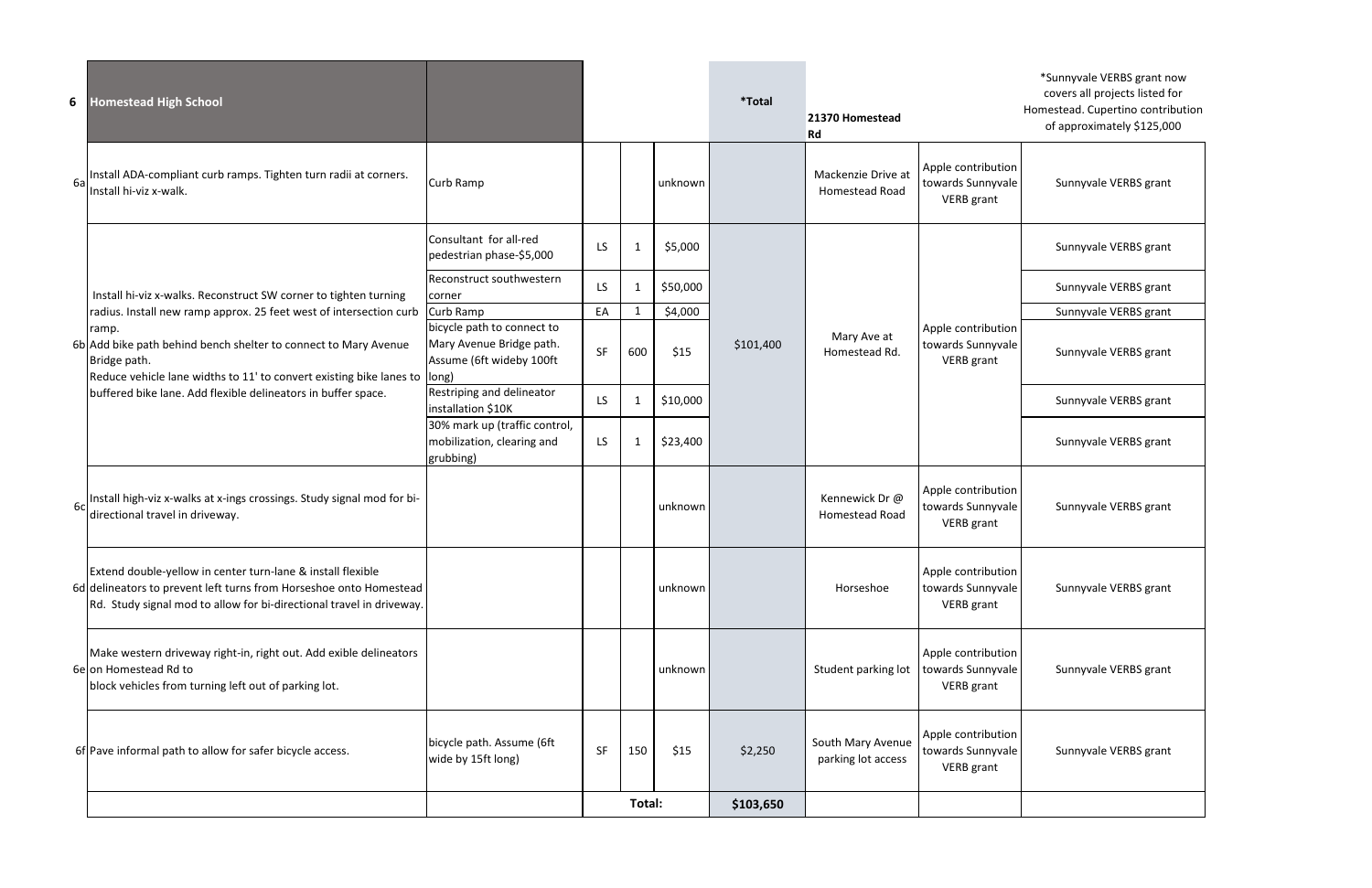| The Sunnyvale VERBS grant funds 2 projects in Sunnyvale near<br>6e Homestead High School. Grant funded work includes signal<br>upgrades, green buffered bike lanes and other treatments not<br>listed above. |  |  |  |  |
|--------------------------------------------------------------------------------------------------------------------------------------------------------------------------------------------------------------|--|--|--|--|
| A: \$1,265,000 (\$265,000 local match) Homestead Improvements                                                                                                                                                |  |  |  |  |
| B: \$1,163,000 (\$244,000 local match) Ped Bike Infr. Improvemnts                                                                                                                                            |  |  |  |  |

| 7 I | L.P. Collins Elementary School                                                                                                        |                                  |           |                |               |          | 10300 N Blaney Ave |                               |  |
|-----|---------------------------------------------------------------------------------------------------------------------------------------|----------------------------------|-----------|----------------|---------------|----------|--------------------|-------------------------------|--|
| 7a  | Merritt Drive/Blaney Avenue                                                                                                           | Curb Ramps                       | EA        | -4             | \$4,000       | \$16,000 |                    |                               |  |
|     | -Install ADA-compliant curb ramps                                                                                                     | 24" High Visibility Stripe       | LF        | 480            | \$6           | \$2,880  |                    |                               |  |
|     | Blaney Ave/Pear Tree Lane                                                                                                             | Curb Ramps                       | EA        | $\overline{2}$ | \$4,000       | \$8,000  |                    |                               |  |
|     | 7b - Install ADA-compliant curb ramps<br>-Install School Assembly B signage                                                           | <b>School Assembly B signage</b> | EA        | $\overline{1}$ | $\frac{6}{2}$ | \$0      |                    |                               |  |
|     | Forest Avenue/Plum Tree Lane                                                                                                          | 24" High Visibility Stripe       | LF.       | 410            | \$6           | \$2,460  |                    |                               |  |
|     | -Install yellow high-visibility crosswalks on all legs of                                                                             | Remove Stripe/Legend             | <b>SF</b> | 150            | \$25          | \$3,750  |                    |                               |  |
|     | 7c intersection                                                                                                                       | 12" Limit Line                   | LF        | 21             | \$3           | \$63     |                    |                               |  |
|     | Install yield sign and yield line on Toni Court                                                                                       | Stop Legend                      | EA        |                | \$450         | \$450    |                    |                               |  |
|     | Install yield lines prior to crosswalks on Forest Avenue                                                                              | Yield Marking (Sharks Tooth)     | LF        | 42             | \$15          | \$630    |                    |                               |  |
| 7d  | Forest Avenue/Blaney Avenue<br>-Install curb extension on southwest corner                                                            | Reconstruct Return               | LS        |                | \$10,000      | \$10,000 |                    |                               |  |
| 7e  | <b>School Frontage</b><br>-Install green confict striping in bikes lanes<br>-Extend detectable warning surface along drop-off<br>area |                                  |           |                | \$10,000      | \$10,000 |                    |                               |  |
|     | <b>Blaney Avenue/Twilight Court</b>                                                                                                   | 24" High Visibility Stripe       | LF        | 130            | \$6           | \$780    |                    |                               |  |
| 7f  | -Install yellow high-visibility crosswalk across Twilight                                                                             | Remove Stripe/Legend             | <b>SF</b> | 55             | \$25          | \$1,375  |                    |                               |  |
|     | Court                                                                                                                                 | 12" Limit Line                   | LF        | 20             | \$3           | \$60     |                    |                               |  |
|     | -Install School Assembly B signage                                                                                                    | Stop Legend                      | EA        |                | \$450         | \$450    |                    |                               |  |
|     | Bright Horizons Parking Lot/Portal Avenue<br>-Install swing gate at "Staff Parking Only" marking area                                 | 24" High Visibility Stripe       | LF        | 120            | \$6           | \$720    |                    | funded by Bike<br><b>Blvd</b> |  |
|     | (to be closed during school hours)<br>-Install yellow high-visibility crosswalk at Portal                                             | Remove Stripe/Legend             | <b>SF</b> | 335            | \$25          | \$8,375  |                    | funded by Bike<br><b>Blvd</b> |  |

*\$65,993*

| <b>William Faria Elementary School</b>                                 |  |  |    | 10155 Barbara Ln |  |
|------------------------------------------------------------------------|--|--|----|------------------|--|
| 8a Scofield Drive/Barbara Lane<br>-Study feasibility of crossing guard |  |  | S0 |                  |  |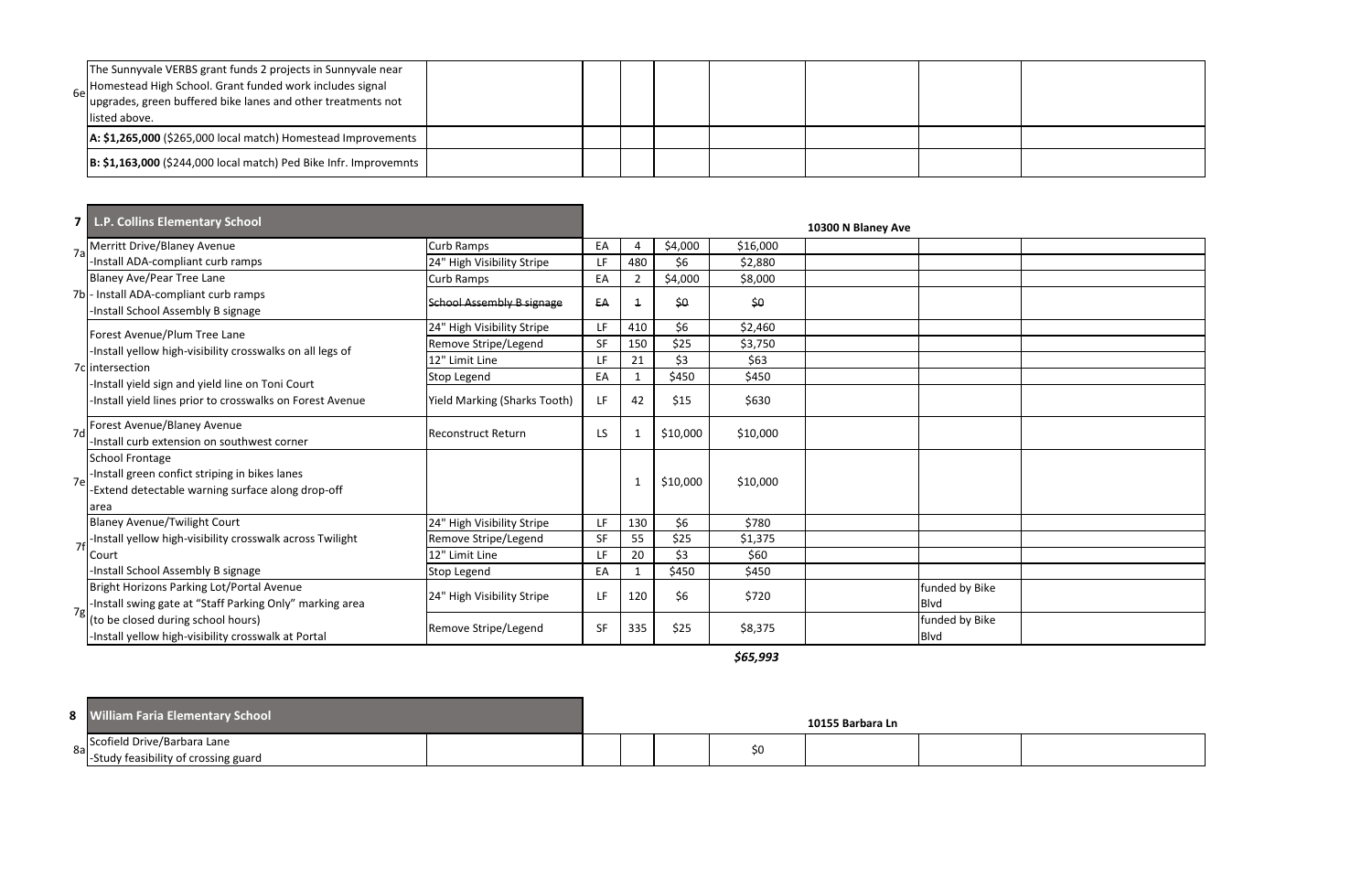*\$18,499*

| 8b | School Drop-Off<br>-Reconstruct driveways to city standards<br>-Install truncated domes on either side of<br>driveway at sidewalks<br>-Widen sidewalk at southern end to<br>approximately 15 feet<br>-Remove pole at exit driveway, south side<br>-Remove red curb at southwestern corner<br>-Install "Vanpool Parking Only" signs at<br>southwestern corner |                            |     | $\mathbf 1$ | \$15,000 | \$15,000 |     |       |  |
|----|--------------------------------------------------------------------------------------------------------------------------------------------------------------------------------------------------------------------------------------------------------------------------------------------------------------------------------------------------------------|----------------------------|-----|-------------|----------|----------|-----|-------|--|
|    | Pepper Tree Lane/Stelling Road                                                                                                                                                                                                                                                                                                                               | 24" High Visibility Stripe | LF. | 110         | \$6      | \$660    | \$0 |       |  |
|    | 8c - Install yellow high-visibility crosswalk across                                                                                                                                                                                                                                                                                                         | Remove Stripe/Legend       | SF  | 73          | \$25     | \$1,825  | \$0 |       |  |
|    | Pepper Tree Lane                                                                                                                                                                                                                                                                                                                                             | 12" Limit Line             | LF. | 18          | \$3      | \$54     | \$0 |       |  |
| 8d | Pepper Tree Lane/Barbara Lane<br>-Study feasibility of crossing guard<br>-Install school assembly B signage<br>-Install red curb from light pole to driveway                                                                                                                                                                                                 | <b>Red Curb</b>            | LF. | 20          | \$6      | \$120    | \$0 |       |  |
| 8e | Shelly Drive/Bonny Drive<br>-Install high-visibility crosswalk across Shelly<br>Drive<br>-Conduct yield sign warrant analysis                                                                                                                                                                                                                                | 24" High Visibility Stripe | LF. | 140         | \$6      | \$840    | \$0 | 85698 |  |

|                | 9 Stevens Creek Elementary School                                                                                                                                                                     |                                                                                                                                                            |                              |                                            |                                             |         | 10300 Ainsworth Dr. |  |
|----------------|-------------------------------------------------------------------------------------------------------------------------------------------------------------------------------------------------------|------------------------------------------------------------------------------------------------------------------------------------------------------------|------------------------------|--------------------------------------------|---------------------------------------------|---------|---------------------|--|
| 9a             | Hartman Drive/Ainsworth Drive<br>-Encourage City of Los Altos to install a vertical centerline<br>treatment on Ainsworth Drive<br>-Encourage City of Los Altos to install sidewalks near intersection |                                                                                                                                                            |                              |                                            |                                             | \$0.00  |                     |  |
| 9 <sub>b</sub> | Bahl Street/Ainsworth Drive<br>-Conduct crossing guard study                                                                                                                                          |                                                                                                                                                            |                              |                                            |                                             | \$0.00  |                     |  |
|                | Vista Knoll Boulevard/Bahl Street<br>9c Install high-viz x-walk across Vista Knoll Blvd. Install ADA-<br>compliant curb ramp. Install KEEP CLEAR marking in intersection.                             | 24" High Visibility Stripe<br>Curb Ramp<br>Keep Clear legend<br>12" Limit Line<br>30% mark up (traffic control,<br>mobilization, clearing and<br>grubbing) | LF<br>EA<br>EA<br>LF.<br>LS. | 60<br>$\overline{2}$<br>80<br>$\mathbf{1}$ | \$6<br>\$4,000<br>\$1,000<br>\$3<br>\$1,980 | \$8,580 |                     |  |
|                | Ainsworth Dr/Vista Knoll Blvd.<br>9d - Install red curb between curb ramp and Varian Way.<br>-Conduct stop sign warrant analysis on Vista Knoll Blvd                                                  | <b>Red Curb</b>                                                                                                                                            | LF.                          | 80                                         | \$3                                         | \$240   |                     |  |
|                | Varian Way<br>9e-Improve existing speed bump<br>-Ensure vehicle gates in Varian Park parking lot are closed at all                                                                                    | Improve existing speed bump<br>Install No Stopping Sign                                                                                                    | EA<br>EA                     |                                            | \$3,000<br>\$0                              | \$3,000 |                     |  |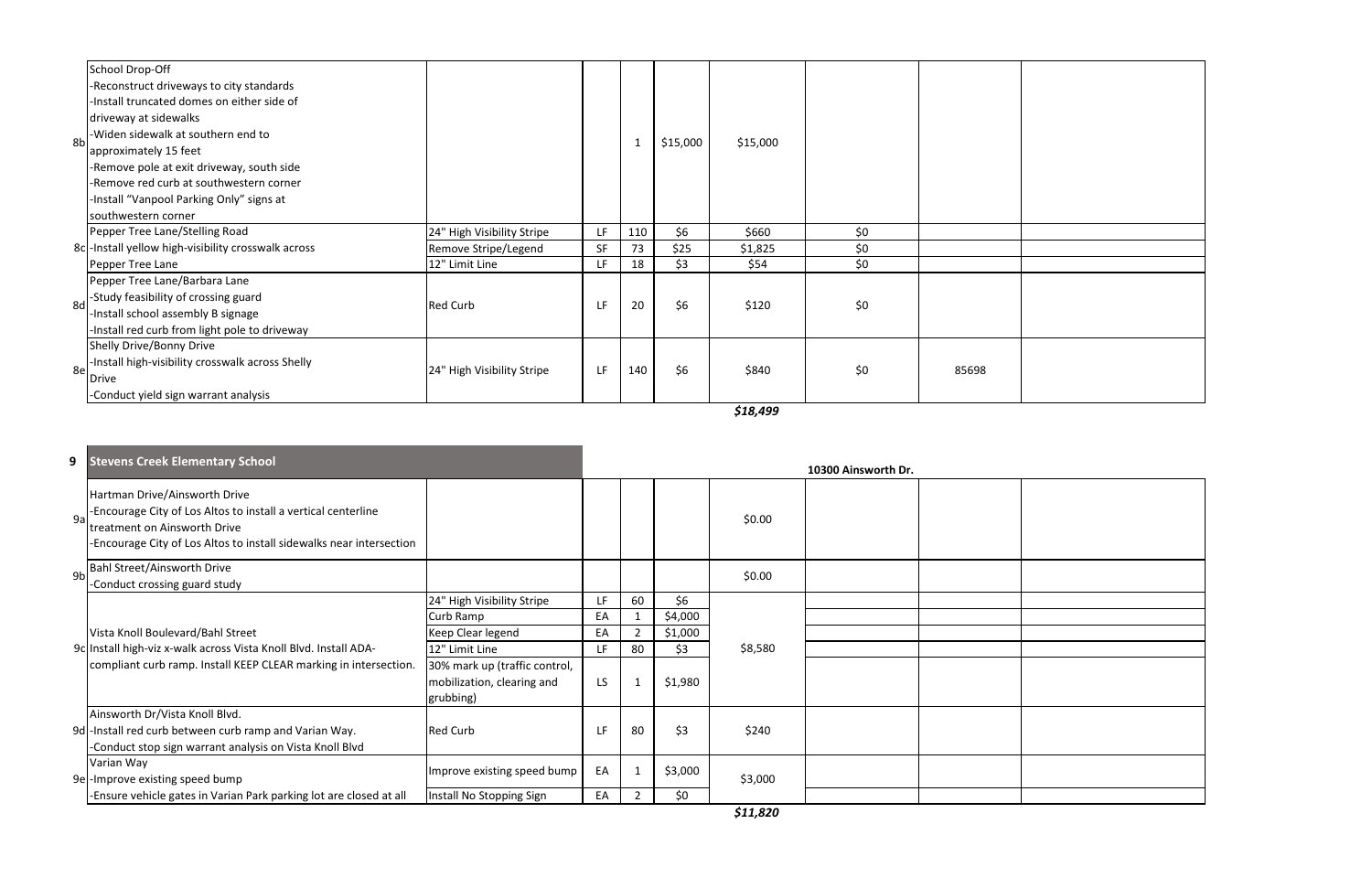|                 | <b>10 Regnart Elementary School</b>                                                                                                       |                                                                          |           |                |          |           | 1170 Yorkshire Dr. |  |
|-----------------|-------------------------------------------------------------------------------------------------------------------------------------------|--------------------------------------------------------------------------|-----------|----------------|----------|-----------|--------------------|--|
|                 |                                                                                                                                           | Sidewalk widening by 5ft for<br>400LF                                    | SF        | 2000           | \$15     |           |                    |  |
|                 |                                                                                                                                           | <b>Curb and Gutter</b>                                                   | LF        | 400            | \$55     |           |                    |  |
| 10a             |                                                                                                                                           | Remove full size redwood<br>trees                                        | EA        | 19             | \$8,000  | \$265,200 |                    |  |
|                 |                                                                                                                                           | 30% mark up (traffic control,<br>mobilization, clearing and<br>grubbing) | LS.       | $\mathbf{1}$   | \$61,200 |           |                    |  |
| 10 <sub>b</sub> | Yorkshire Drive<br>-Install concrete paths between sidewalk and gates                                                                     | Sidewalk 65LF 5'W X 65' LF X2                                            | SF        | 650            | \$15     | \$9,750   |                    |  |
|                 |                                                                                                                                           | Sidewalk by 5ft for 400LF                                                | SF        | 450            | \$15     |           |                    |  |
|                 |                                                                                                                                           | <b>Curb and Gutter</b>                                                   | LF        | 90             | \$55     |           |                    |  |
|                 | Regnart Road/Bubb Road<br>10c - Install missing sidewalk                                                                                  | <b>Yield Marking (Sharks Tooth)</b>                                      | LF        | 30             | \$6      | \$15,444  |                    |  |
|                 | -Install yield markings on both sides of crosswalk on Bubb Road                                                                           | 30% mark up (traffic control,<br>mobilization, clearing and<br>grubbing) | LS        | -1             | \$3,564  |           |                    |  |
| 10d             | School Drop-Off<br>-Repaint drop-off loop                                                                                                 |                                                                          |           |                |          | \$3,000   |                    |  |
|                 | Yorkshire Drive/Yorkshire Court                                                                                                           | Sidewalk Widening by 3ft for<br>50ft                                     | <b>SF</b> | 150            | \$15     |           |                    |  |
|                 | -Widen sidewalk on eastern side of Yorkshire Drive by                                                                                     | <b>Curb and Gutter</b>                                                   | LF        | 50             | \$55     |           |                    |  |
|                 | approximately 3 feet                                                                                                                      | Curb extension                                                           | EA        | $\mathbf{1}$   | \$10,000 |           |                    |  |
|                 | -Install curb extension for southern portion of driveway entrance<br>10e -Install yellow high-visibility crosswalk across Yorkshire Drive | 24" High-visibility crosswalk                                            | LF        | 50             | \$6      | \$30,602  |                    |  |
|                 | -Install ADA -compliant curb ramp for high-visibility crosswalk                                                                           | Curb Ramps                                                               | EA        | $\overline{2}$ | \$4,000  |           |                    |  |
|                 | -Install yield markings on both sides of crosswalk on Yorkshire                                                                           | <b>Yield Marking (Sharks Tooth)</b>                                      | LF.       | 40             | \$6      |           |                    |  |
|                 | Court<br>-Install No Left Turn sign to discourage left turns into driveway                                                                | 30% mark up (traffic control,<br>mobilization, clearing and<br>grubbing) | LS.       | 1              | \$7,062  |           |                    |  |
| 10 <sub>f</sub> | Belknap Drive/Yorkshire Drive<br>-Install curb extension on southeastern corner                                                           | <b>Curb Extentions</b>                                                   | EA        | -1             | \$15,000 | \$15,000  |                    |  |

*\$338,996*

#### **11 Cupertino High School 10100 Finch Ave** Tighten Curb Radius EA 2<br>
Curb Ramp EA 4  $\begin{array}{|c|c|c|c|c|c|c|c|c|}\n\hline\n\text{Curb Ramp} & \text{EA} & 4 & 54,000 \\
\hline\n\end{array}$ -Reconfigure intersection to tighten radius on southeast corner to  $|24"$  yellow high visibility  $24^{\circ}$  yellow high visibility<br>crosswalk (East Leg) LF 285 \$6 Stevens Creek Boulevard/Finch Avenue eliminate slip lane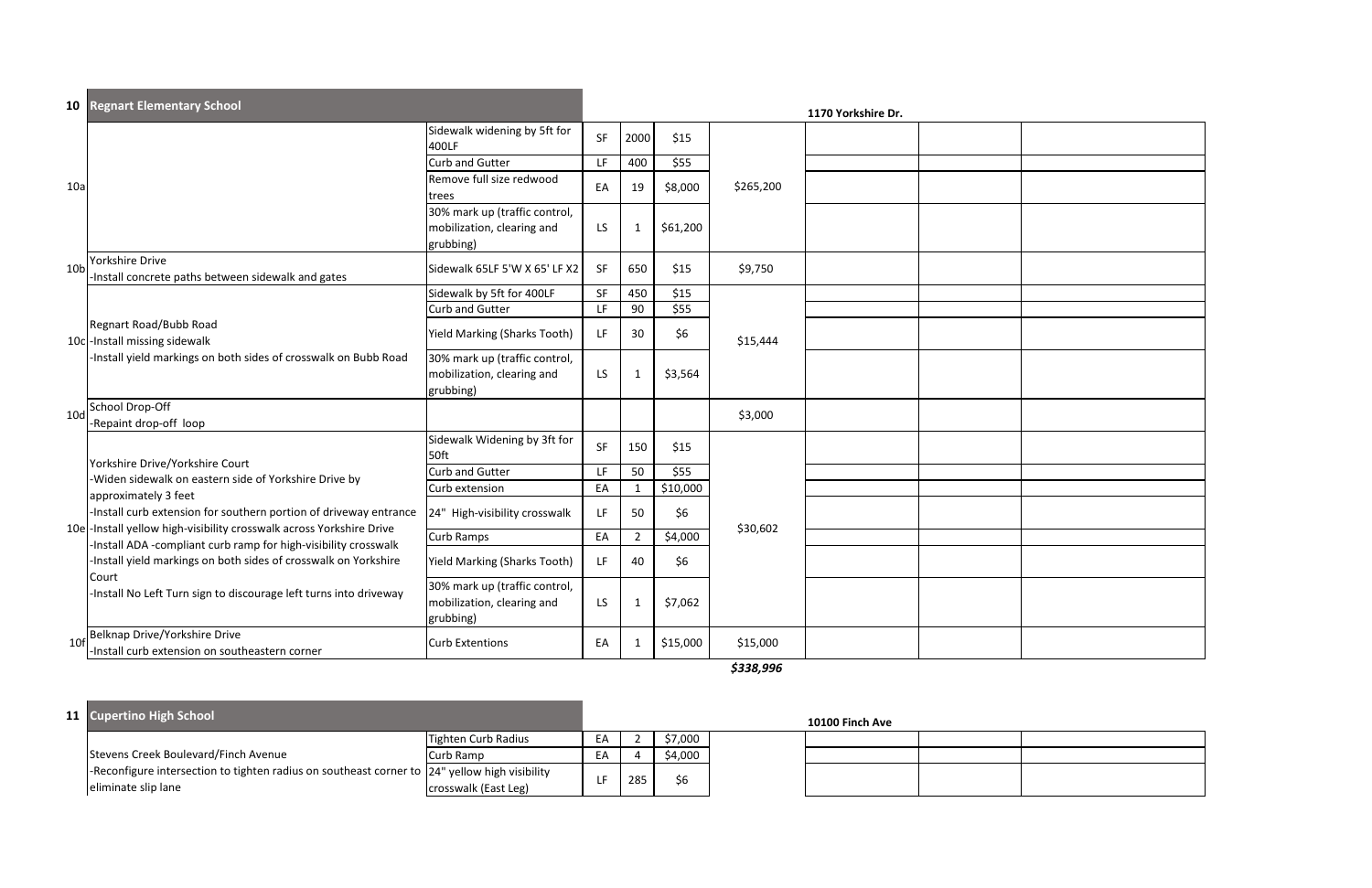| 11a             | -Tighten radius and install ADA-compliant curb ramps on<br>southwestern corner of intersection                                                                                  | 24" yellow high visibility<br>crosswalk (south Leg)                      | LF.       | 180            | \$6       | \$361,127 | 86145<br>Jenn |  |
|-----------------|---------------------------------------------------------------------------------------------------------------------------------------------------------------------------------|--------------------------------------------------------------------------|-----------|----------------|-----------|-----------|---------------|--|
|                 | -Install yellow high-visibility crosswalks on east side and south side<br>of intersection<br>-Long term: Install protected intersection and bicycle signal with                 | Signal Modification-Protected<br>Bike Lane (From HMH Quote)              | LS        | 1              | \$245,000 |           |               |  |
|                 | Lead Bicycle Interval when separated bikeway is installed along<br><b>Stevens Creek Boulevard</b>                                                                               | 30% mark up (traffic control,<br>mobilization, clearing and<br>grubbing) | <b>LS</b> | $\mathbf 1$    | \$83,337  |           |               |  |
| 11 <sub>b</sub> | Finch Avenue/Sorenson Avenue and Finch Avenue/Craft Drive<br>Install ADA-compliant curb ramps                                                                                   | Curb Ramp                                                                | EA        | 4              | \$4,000   | \$16,000  |               |  |
| 11c             | Southern Parking Lot<br>-Install raised pedestrian walkways across driveways and<br>reconfigure curbs<br>Install painted walkway through parking lot                            | N/A                                                                      | N/A       | N/A            | \$20,000  |           |               |  |
|                 | Miller Avenue/Calle de Barcelona (location not shown on map)<br>11d -Study traffic signal timing to add protected left-turn phase onto<br>Calle de Barcelona from Miller Avenue | Signal Modification-Protected<br>Bike Lane (From HMH Quote)              | LS        | $\mathbf{1}$   | \$100,000 | \$100,000 |               |  |
|                 | <b>Finch Avenue</b><br>-Widen sidewalk between Tilson Avenue and emergency access                                                                                               | Sidewalk widening 8 ft width<br>for 600 LF                               | <b>SF</b> | 4800           | \$15      |           |               |  |
| 11e             | gate north of the baseball field to<br>approximately eight feet                                                                                                                 | 30% mark up (traffic control,<br>mobilization, clearing and<br>grubbing) | LS        | $\mathbf 1$    | \$21,600  | \$93,600  |               |  |
|                 |                                                                                                                                                                                 | Keep Clear Legend                                                        | EA        | $\overline{2}$ | \$900     |           |               |  |
|                 |                                                                                                                                                                                 | Relocate Stop Sign                                                       | EA        | $\mathbf{1}$   | \$700     |           |               |  |
|                 | Calle de Barcelona/Finch Avenue<br>-Install KEEP CLEAR marking in intersection                                                                                                  | Remove and relocate 12"<br>limit line                                    | LF.       | 95             | \$6       |           |               |  |
|                 | 11f-Move crosswalk/stop sign closer to Finch Avenue                                                                                                                             | <b>Stop Legend</b>                                                       | EA        | $\mathbf{1}$   | \$450     | \$48,776  |               |  |
|                 | Install curb extensions and ADA-compliant curb ramps at                                                                                                                         | <b>Curb Extentions</b>                                                   | EA        | $\overline{2}$ | \$7,000   |           |               |  |
|                 | crosswalk across Finch Avenue                                                                                                                                                   | <b>Drainage Modifications</b>                                            | EA        | $\overline{2}$ | \$10,000  |           |               |  |
|                 |                                                                                                                                                                                 | 30% mark up (traffic control,                                            |           |                |           |           |               |  |
|                 |                                                                                                                                                                                 | mobilization, clearing and<br>grubbing)                                  | LS        | $\mathbf 1$    | \$11,256  |           |               |  |

#### **12 Eaton Elementary School 20220 Suisun Dr.** Pacifca Drive/Whitney Way -Install speed limit sign east of Whitney Way Install sign EA <sup>1</sup> \$0 \$0 Stop Warrant Study LS 1 \$2,000 Stop Sign (and Sign Support)  $\begin{array}{|c|c|c|c|c|c|c|c|c|} \hline \end{array}$  EA  $\begin{array}{|c|c|c|c|c|c|c|c|c|} \hline 1 & 3700 & 5700 & 5700 & 5700 & 5700 & 5700 & 5700 & 5700 & 5700 & 5700 & 5700 & 5700 & 5700 & 5700 & 5700 & 5700 & 5700 & 5700 & 5700 & 5700 &$ Stop Legend EA 1 \$450<br>Remove signs EA 1 \$100 Remove signs Band EA 1 \$3,250 Suisun Drive/Farallone Drive -Replace school Assembly Sign with stop sign on Suisun Drive -Remove "State Law Yield to Pedestrians in Crosswalk" sign 12b

*\$619,503*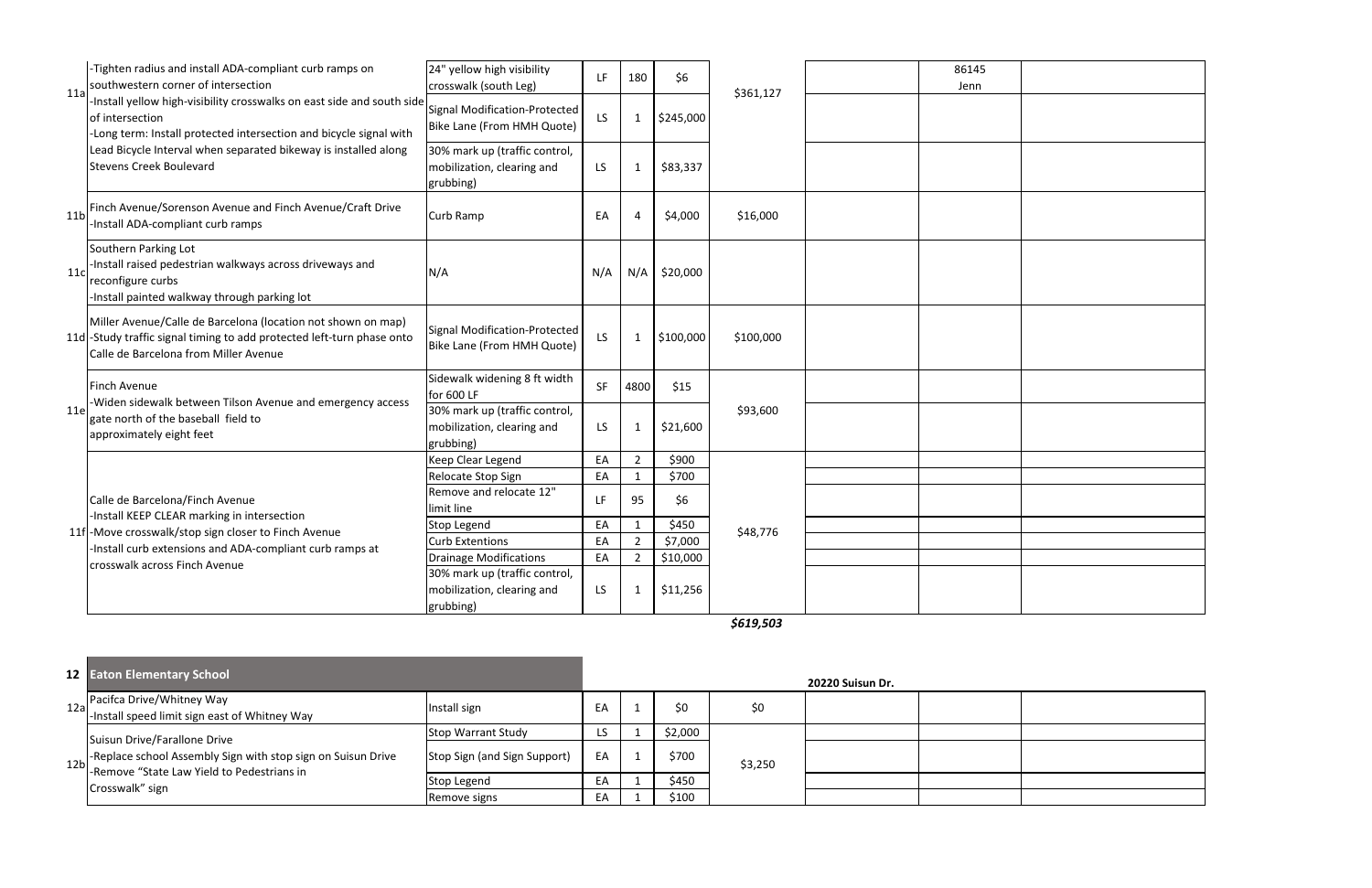*\$32,075*

| 12 <sub>c</sub> | Farallone Drive<br>-Consider installing raised crosswalk                                                                       | <b>Raised Crosswalk</b>                 | EA |     | \$10,000 | \$10,000 |  |  |
|-----------------|--------------------------------------------------------------------------------------------------------------------------------|-----------------------------------------|----|-----|----------|----------|--|--|
|                 | Farallone Drive Parking Lot<br>12d - Convert some eastern parking spaces to<br>loading zone                                    |                                         | EA |     | \$500    | \$500    |  |  |
|                 | John Drive/Farallone Drive<br>12e - Install red curb on east side of Farallone Drive<br>south of parking lot driveway          | <b>Red Curb</b>                         | LF | 70  | \$3      | \$210    |  |  |
|                 |                                                                                                                                | <b>Yield Legend</b>                     | EA |     | \$450    |          |  |  |
|                 | La Roda Drive/Suisun Drive<br>12f - Install yield sign on La Roda Drive<br>-Install high-visibility crosswalk on La Roda Drive | 24" Yellow High-Visibility<br>crosswalk | LF | 73  | \$6      | \$975    |  |  |
|                 |                                                                                                                                | 12" Limit Line                          | LF | 29  | \$3      |          |  |  |
|                 |                                                                                                                                | <b>Install Sign</b>                     | EA |     | \$0      |          |  |  |
|                 | Blaney Avenue/Suisun Drive                                                                                                     | Curb Ramp                               | EA |     | \$4,000  | \$17,140 |  |  |
|                 | -Install ADA-compliant Type F curb ramp                                                                                        | 24" High Visibility Stripe              | LF | 175 | \$6      |          |  |  |
|                 | 12g north of driveway and south of re hydrant                                                                                  | Remove Stripe/Legend                    | SF | 462 | \$25     |          |  |  |
|                 | -Pivot eastern end of southern crosswalk to                                                                                    | 12" Limit Line                          | LF | 30  | \$3      |          |  |  |
|                 | connect to new ramp                                                                                                            | Stop Legend                             | EA |     | \$450    |          |  |  |

|                 | 13 John F. Kennedy Middle School                                                                                                                                                                                          |                                         |           | 821 Bubb Rd. |         |         |  |  |  |  |
|-----------------|---------------------------------------------------------------------------------------------------------------------------------------------------------------------------------------------------------------------------|-----------------------------------------|-----------|--------------|---------|---------|--|--|--|--|
| 13a             | Presido Dr/Bubb Rd. Conduct STOP sign warrant analysis on Bubb<br>Rd at Presidio Dr.                                                                                                                                      | <b>Stop Warrant Study</b>               | LS        |              | \$2,000 | \$4,360 |  |  |  |  |
|                 |                                                                                                                                                                                                                           | Stop Sign (and Sign Support)            | EA        |              | \$700   |         |  |  |  |  |
|                 |                                                                                                                                                                                                                           | Stop Legend                             | EA        |              | \$450   |         |  |  |  |  |
|                 |                                                                                                                                                                                                                           | 12" Limit Line                          | LF.       | 20           | \$3     |         |  |  |  |  |
|                 | Shannon Court/Bubb Road/Hyannisport Drive<br>-Trim overgrown tree on west side of Bubb Rd. Install yellow high- crosswalk<br>viz x-walk w/ advance stop<br>line across Shannon Court                                      | <b>Trim Vegetation</b>                  | LS.       |              | \$0     | \$2,926 |  |  |  |  |
|                 |                                                                                                                                                                                                                           | 24" Yellow High-Visibility              | LF        | 125          | \$6     |         |  |  |  |  |
| 13 <sub>b</sub> |                                                                                                                                                                                                                           | Remove Stripe/Legend                    | <b>SF</b> | 64           | \$25    |         |  |  |  |  |
|                 |                                                                                                                                                                                                                           | 12" Limit Line                          | LF.       | 42           | \$3     |         |  |  |  |  |
|                 |                                                                                                                                                                                                                           | Stop Legend                             | EA        |              | \$450   |         |  |  |  |  |
|                 | Holly Oak Drive/Bubb Road<br>13c - Install yellow high-visibility crosswalk with advance stop<br>line across Holly Oak Drive                                                                                              | 24" Yellow High-Visibility<br>crosswalk | LF        | 138          | \$6     |         |  |  |  |  |
|                 |                                                                                                                                                                                                                           | Remove Stripe/Legend                    | <b>SF</b> | 45           | \$25    | \$2,469 |  |  |  |  |
|                 |                                                                                                                                                                                                                           | 12" Limit Line                          | LF.       | 22           | \$3     |         |  |  |  |  |
|                 |                                                                                                                                                                                                                           | Stop Legend                             | EA        |              | \$450   |         |  |  |  |  |
|                 | Eastern School Drop-Off<br>-Install Pull Forward signage at driveway entrance. Repave &<br>13d widen pathway from sidewalk to<br>school entrance to at least eight feet. Trim landscaping on Bubb<br>Rd at driveway exit. |                                         |           |              |         | Unknown |  |  |  |  |
|                 | Pumpkin Drive/Bubb Road                                                                                                                                                                                                   | 24" Yellow High-Visibility<br>crosswalk | LF        | 250          | \$6     |         |  |  |  |  |
|                 | 13e - Install yellow high-viz xwalks with advance stop                                                                                                                                                                    | Remove Stripe/Legend                    | <b>SF</b> | 44           | \$25    | \$3,590 |  |  |  |  |